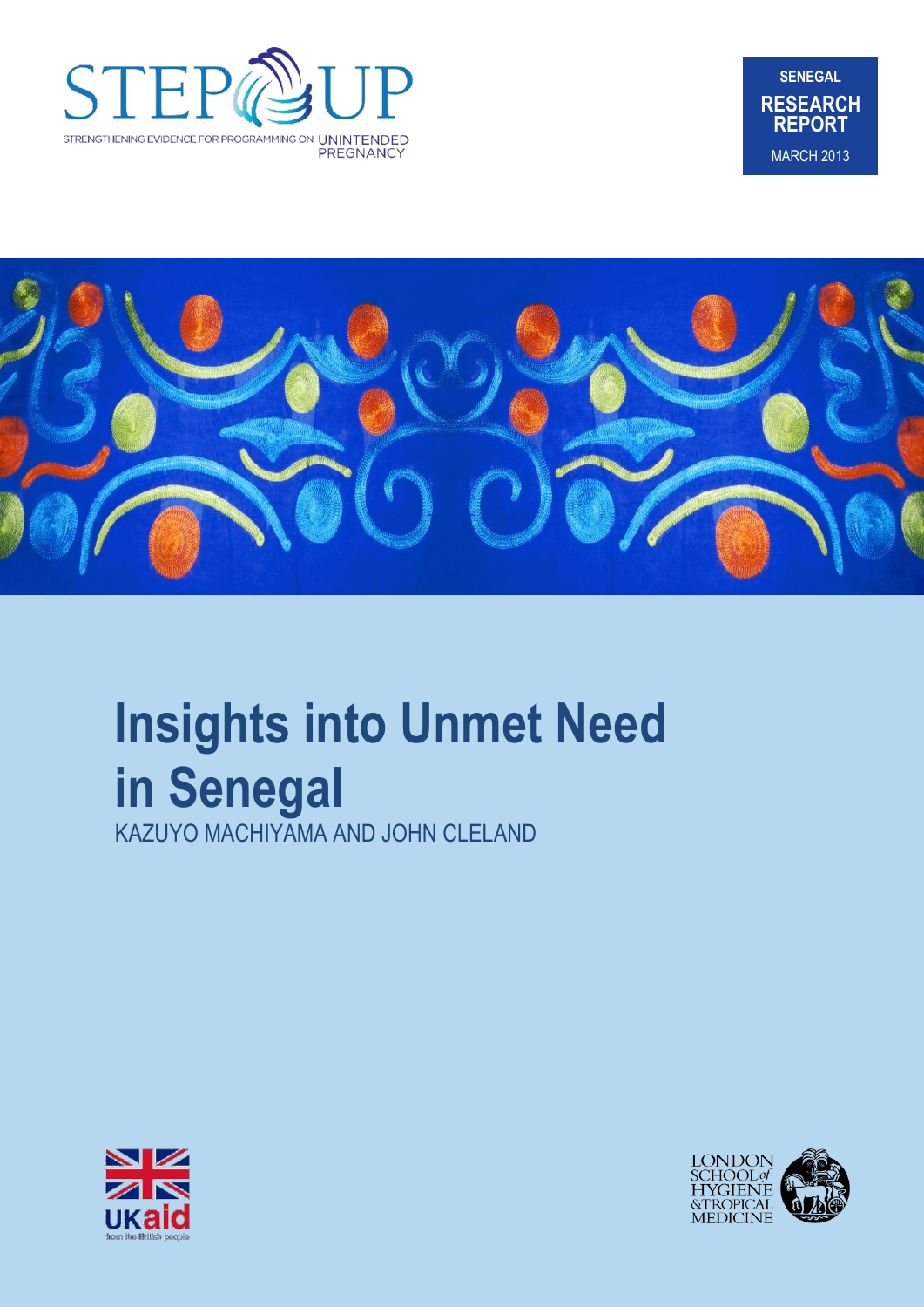# **Insights into Unmet Need in Senegal**

# **KAZUYO MACHIYAMA AND JOHN CLELAND**

London School of Hygiene & Tropical Medicine

**STEP UP RESEARCH REPORT MARCH 2013**





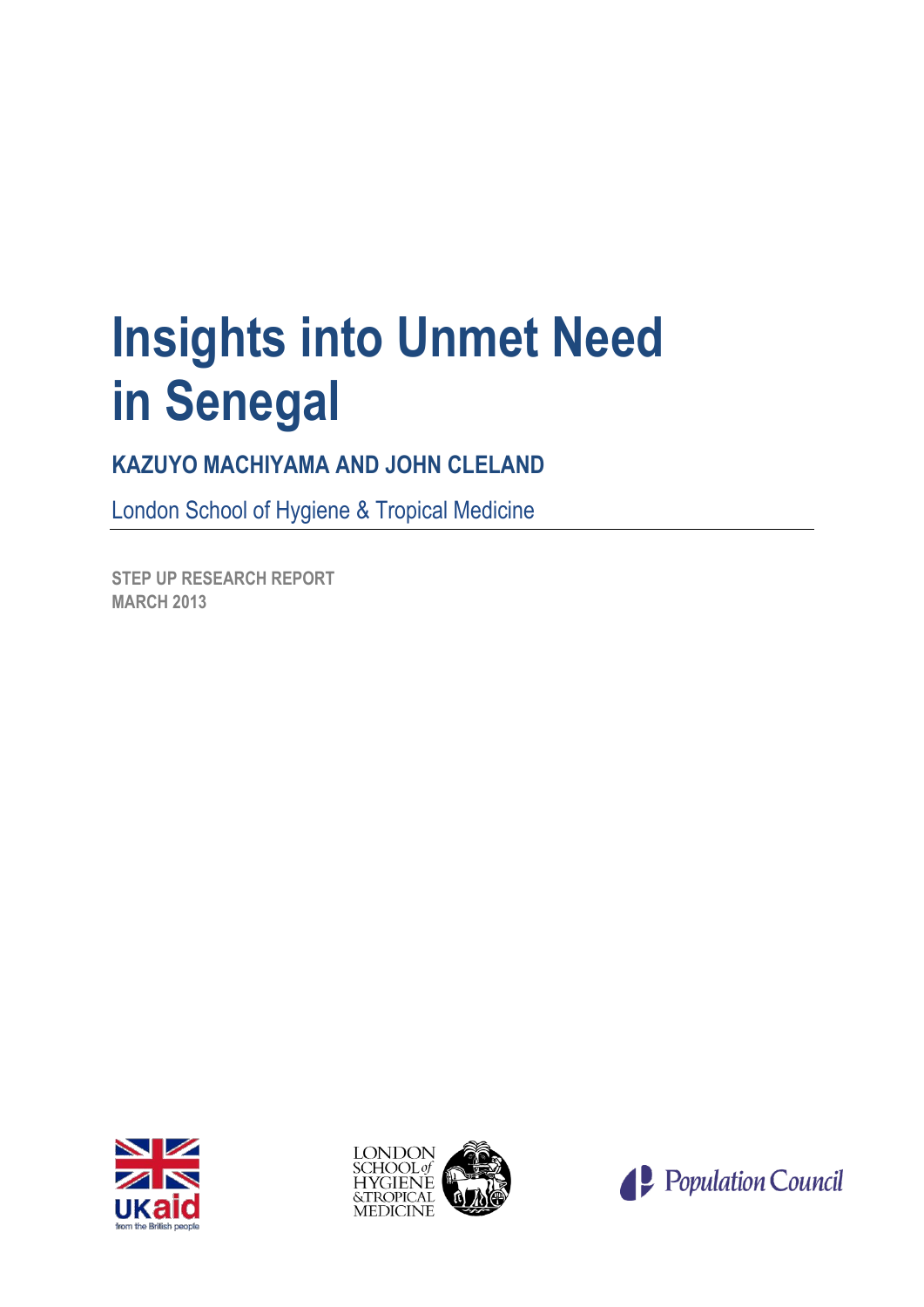The **STEP UP (Strengthening Evidence for Programming on Unintended Pregnancy) Research Programme Consortium** generates policy-relevant research to promote an evidence-based approach for improving access to family planning and safe abortion. STEP UP focuses its activities in five countries: Bangladesh, Ghana, India, Kenya, and Senegal. STEP UP is coordinated by the Population Council in partnership with the African Population and Health Research Center; icddr,b; the London School of Hygiene and Tropical Medicine; Marie Stopes International; and Partners in Population and Development. STEP UP is funded by UK aid from the UK Government. **www.stepup.popcouncil.org**



The London School of Hygiene & Tropical Medicine is a world-leading centre for research and postgraduate education in public and global health. Our mission is to improve health and health equity in the UK and worldwide; working in partnership to achieve excellence in public and global health research, education and translation of knowledge into policy and practice. **www.lshtm.ac.uk**

# **P** Population Council

The Population Council confronts critical health and development issues—from stopping the spread of HIV to improving reproductive health and ensuring that young people lead full and productive lives. Through biomedical, social science, and public health research in 50 countries, we work with our partners to deliver solutions that lead to more effective policies, programs, and technologies that improve lives around the world. Established in 1952 and headquartered in New York, the Council is a nongovernmental, nonprofit organization governed by an international board of trustees. **www.popcouncil.org**

**Suggested citation:** Machiyama, K. and Cleland, J. 2013. "Insights into Unmet Need in Senegal, "STEP UP Research Report. London: London School of Hygiene & Tropical Medicine.

© 2013 London School of Hygiene & Tropical Medicine

**Please address any inquiries about STEP UP to the RPC co-directors:**  Dr. Harriet Birungi, [hbirungi@popcouncil.org](mailto:hbirungi@popcouncil.org) Dr. Ian Askew, [iaskew@popcouncil.org](mailto:iaskew@popcouncil.org)

Funded by

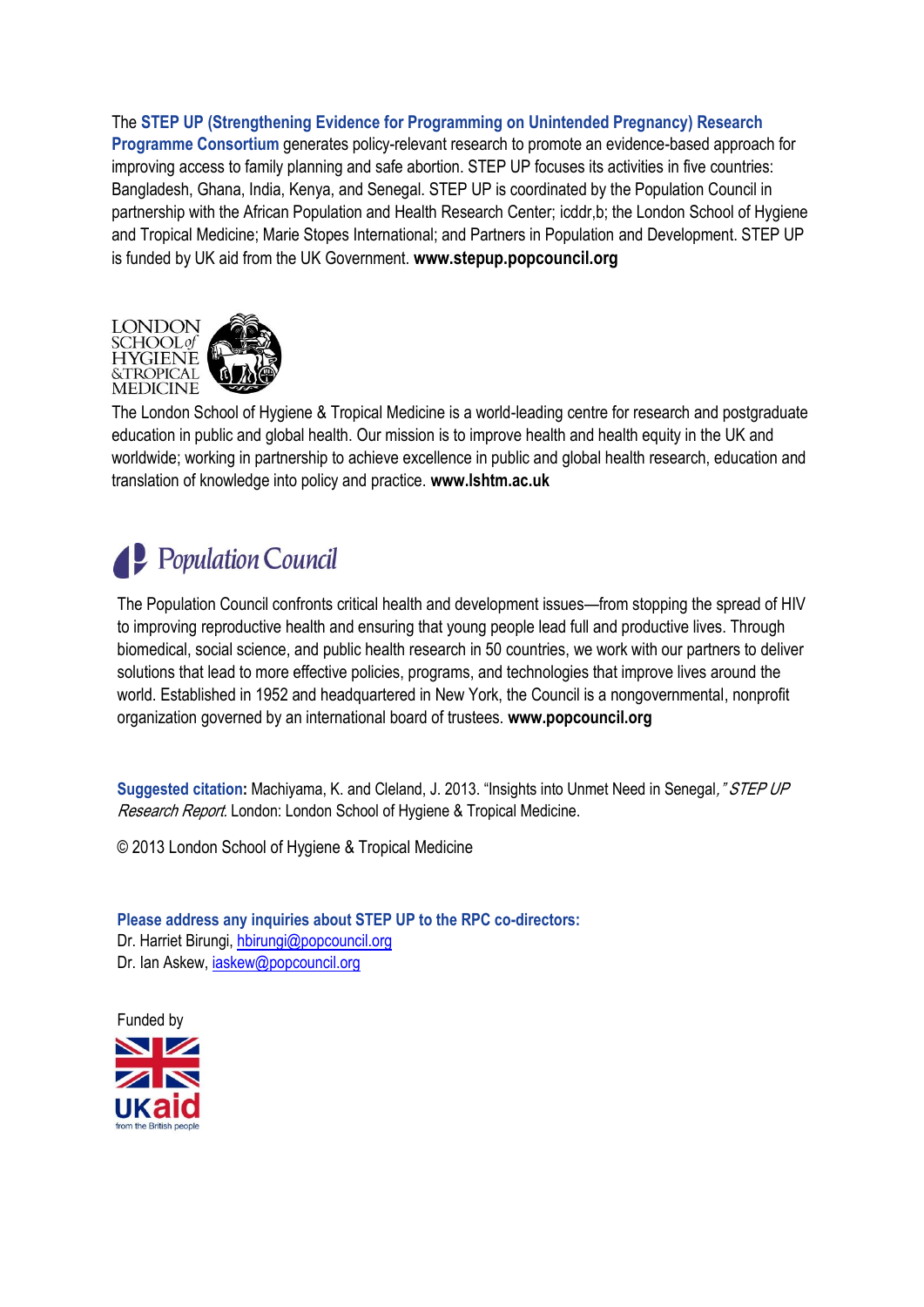# Contents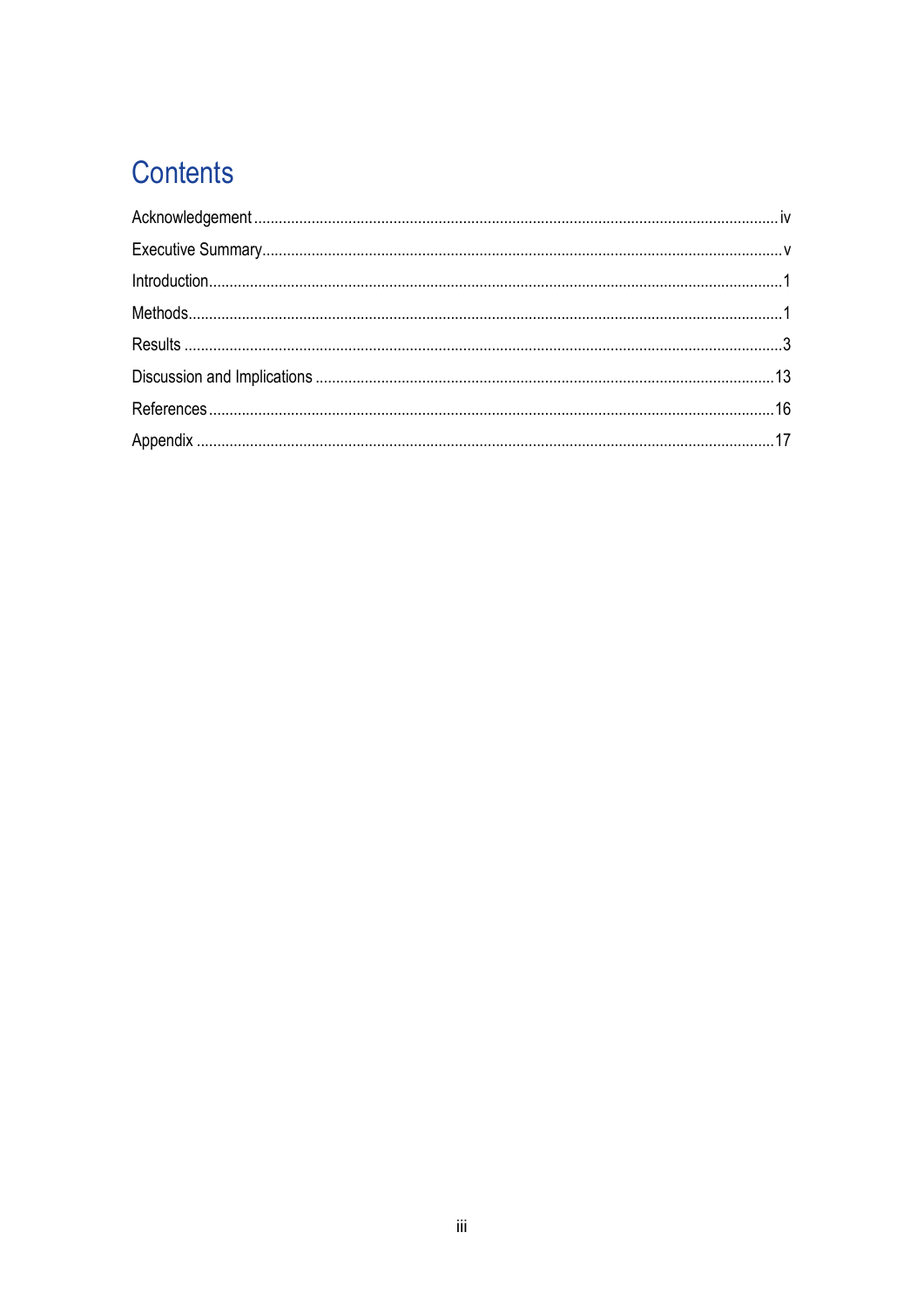# <span id="page-4-0"></span>Acknowledgement

We acknowledge support from the STEP UP (Strengthening Evidence for Programming on Unintended Pregnancy) Research Programme Consortium. STEP UP is funded by UKaid from the Department for International Development. We would like to thank Ian Askew, Population Council, his insightful comments and for coordinating this study project, and Nafissatou Diop, Population Council in Senegal, for sharing insights from policy and programming perspectives.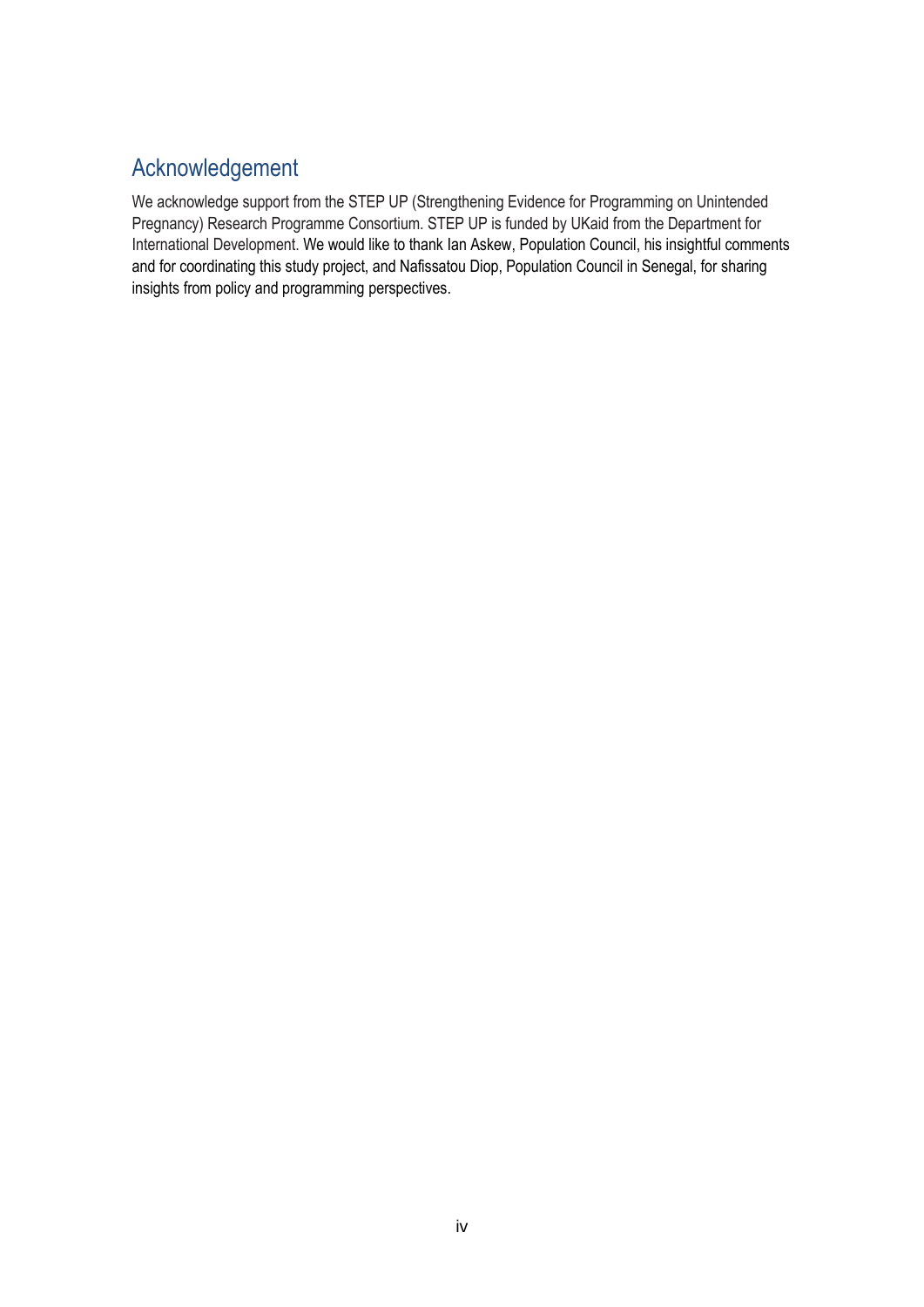# <span id="page-5-0"></span>Executive Summary

#### **Background**

Over the past 20 years the DHS data show that current use of modern contraceptives among all married or cohabiting women increased very slowly from 5% to 12% and unmet need remained unchanged at about 30%. The total demand for contraception (unmet need plus use) slightly increased from 36% to 43% over the same period. Any advances in our understanding of the causes of unmet need could have profound implications for programmes.

#### **Objectives**

This study aims to establish the relative importance of lack of access and attitudinal resistance towards use of contraception in different population and geographical strata of Senegal. It is intended to inform policy makers on the priority that should be given to behaviour change communication or improved access/information, and also helpful in the design of interventions to reduce health concerns and fear of side effects, such as provision of broader method mix and better counseling.

#### **Methods**

The data from the Senegal DHS 20010-11 were used for the analysis. All analyses were based on married or cohabiting fecund women who were exposed to risk of pregnancy at the time of the survey. We identified whether women with unmet need have access (defined by knowledge of pills and injectables, and a supply source) and attitudinal acceptance (defined by intention to use in the future). We assessed variations in unmet need across different strata by bivariate and multivariate analyses. Self-reported reasons for unmet need were assessed.

#### **Results**

Among exposed women, 41% had unmet need, 22% were using any modern contraceptive and 36% wanted a child within 2 years. Those with unmet need fell equally into three main groups: had access and positive attitude; had access but lacked positive attitude; and lacked access. Most of those lacking access had no intention to use family planning. The main self-reported reasons for non-use were respondent's opposition (18.6%) and infrequent sex (17.7%) followed by breastfeeding and health concerns. The evidence suggests that infrequent sex results in part from the fact that many women were not living in the same households as their husbands. It may also be regarded by couples as an alternative to contraception. Regional and educational variations were substantial. The least educated, the poorest those living in rural areas, Northern, Central and Southeastern areas were more likely to have unmet need without access or positive attitude than their counterparts. Breastfeeding women had high unmet need.

#### **Discussion and implications**

Over half of women having unmet need for family planning in Senegal did not intend to use family planning in the future and this was consistent across all population strata. Reasons for non-use confirm the existence of widespread opposition to use of modern contraception. Unfamiliarity and lack of information is likely to be a reason for such opposition. In societies with low levels of adult education, as in Senegal, initial suspicion of contraception has also been documented. Positive endorsement of family planning by political, religious and traditional leaders may help alleviate these suspicions. The fact that one-third of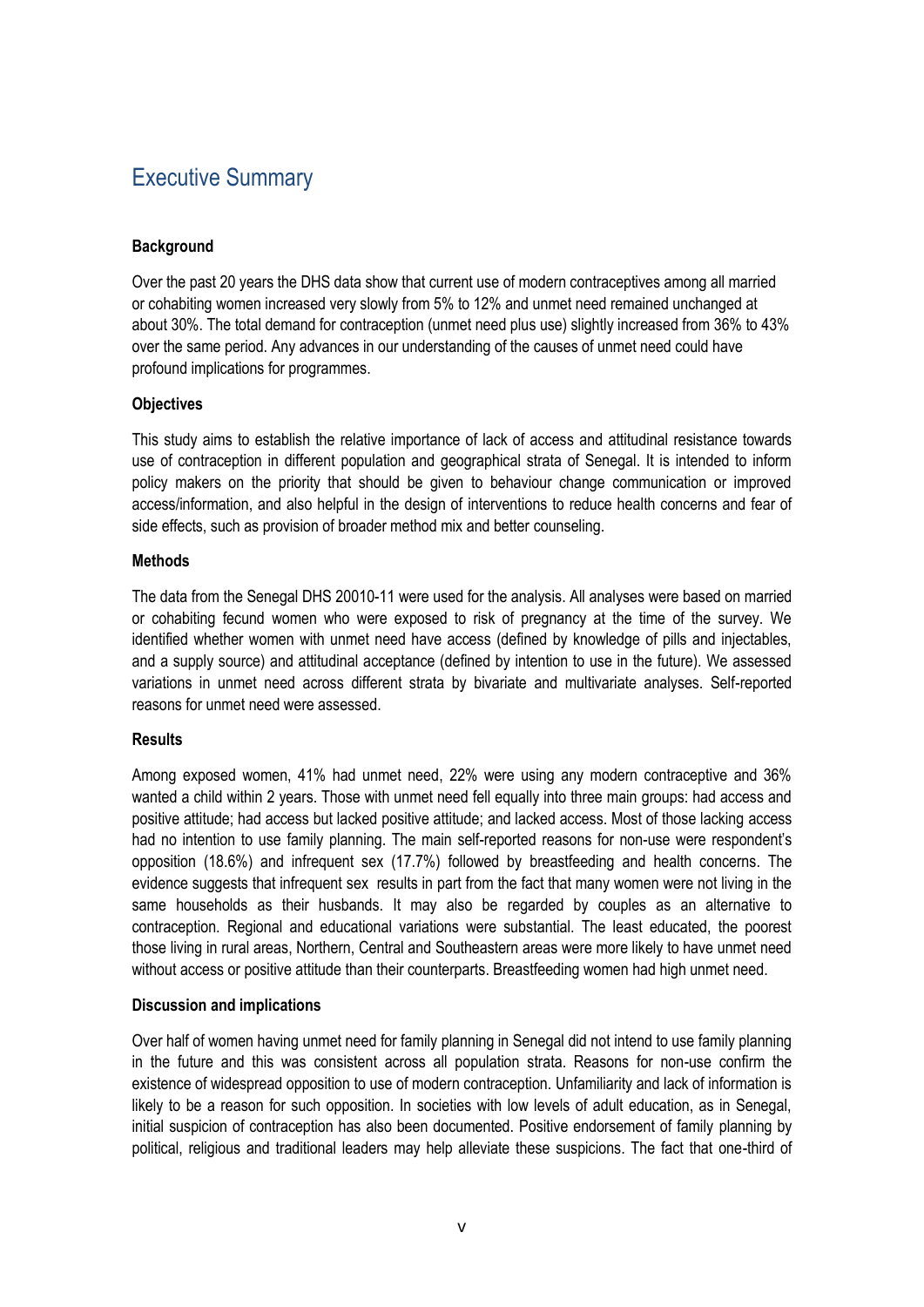those with unmet need lacked even basic access testifies to the historic weak implementation of family planning programmes in Senegal. Mass media messages, together with community-based informational efforts, may reduce lack of knowledge of methods and sources of supply. The high level of unmet need among breastfeeding women calls for a sharper focus on postpartum contraception.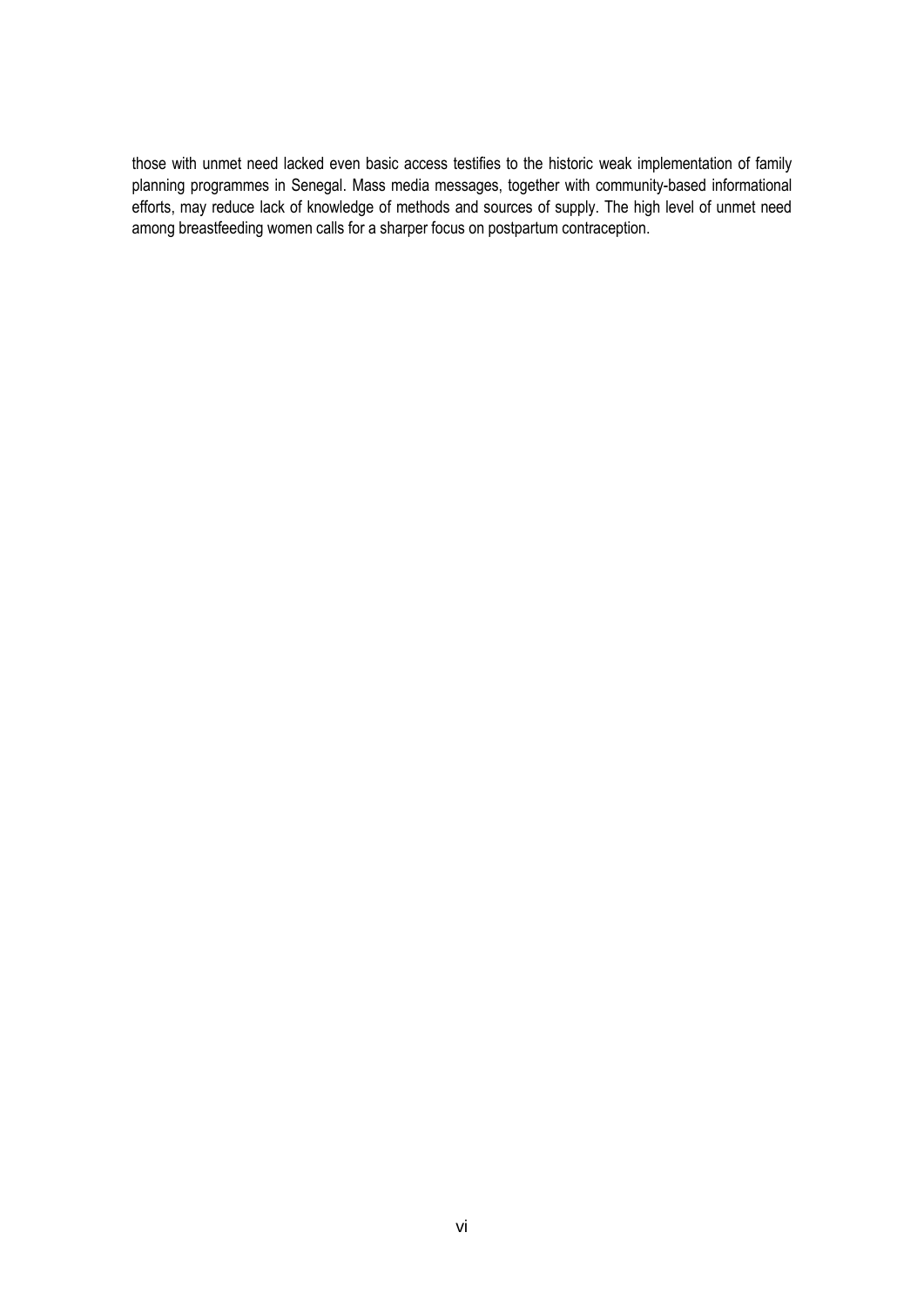## <span id="page-7-0"></span>**Introduction**

The majority of unintended pregnancies stem from unmet need for contraception and the prime objective of family planning programmes is to reduce unmet need. According to the Senegal DHS in 2010-11 a third of women of reproductive age reported unmet need. Advances in our understanding of the causes of unmet need could have profound implications for the Government of Senegal's action plan to raise contraceptive prevalence from 12% in 2012 to 27% by 2015.

The main aim of this project is to establish the relative importance of lack of access and attitudinal resistance towards use of family planning in accounting for unmet need among different population strata in Senegal. The results may be useful for policy makers in deciding the priority that should be given to behaviour change communication or improved access/information for different socio-economic strata and different geographic regions, and also helpful for interventions to reduce health concerns and fear of side effects, such as provision of broader method mix and better counseling. This report presents the results of the analysis using the latest DHS data.

## <span id="page-7-1"></span>**Methods**

#### Data

The data from the Senegal DHS 2010-11 were used for the analysis. Women who either want no more children or do not want a child in the next two years but are not using any method of contraception are regarded as having an unmet need for contraception. A standard definition of unmet need was used, following [Bradley et al.'s](#page-22-1) report on unmet need in 2012 [\(Bradley et al. 2012\)](#page-22-1). However, women who were pregnant, or still postpartum abstaining or amenorrheic after the most recent birth, were excluded because they were not exposed to the risk of conception at the time of the survey. Women report that they are sterilised are classified as using a modern method for limiting. Women not in union were also excluded because their profile of method-use is very different from that of women married or in union and thus access cannot be measured in the same way for both groups. Specifically condoms are their main method of contraception whereas that method is rarely used by married women. Condom use comprised 44% of modern method use among the unmarried, but only 5% among the currently married women in 2010-11 [\(Agence Nationale de la Statistique et de la Démographie \(ANSD\) \[Sénégal\] and ICF International 2012\)](#page-22-2).

#### Unmet need for family planning

The main analysis is to deconstruct unmet need for family planning and to establish the relative importance of lack of access and attitudinal resistance towards use of family planning. Ansley Coale [\(1973\)](#page-22-3) suggested that fast sustained fertility transition needs a large fraction of population who are 'ready, willing and able' to use contraceptives. Following the modification by Lesthaeghe and Vanderhoeft [\(2001\)](#page-22-4), Cleland et al.[\(2011\)](#page-22-5) developed novel measures in order to assess the extent to which populations possess these three preconditions for use and to measure trends. We extended and adapted the approach used in the investigation of progress in family planning need, access and attitude in Africa [\(Cleland et al. 2011\)](#page-22-5). That study developed a novel measure of physical access: knowledge of the two most popular modern methods in sub-Saharan Africa, i.e. pills and injectables, and knowledge of a family planning supply source. This measure is not ideal for two main reasons. First, knowledge of methods may include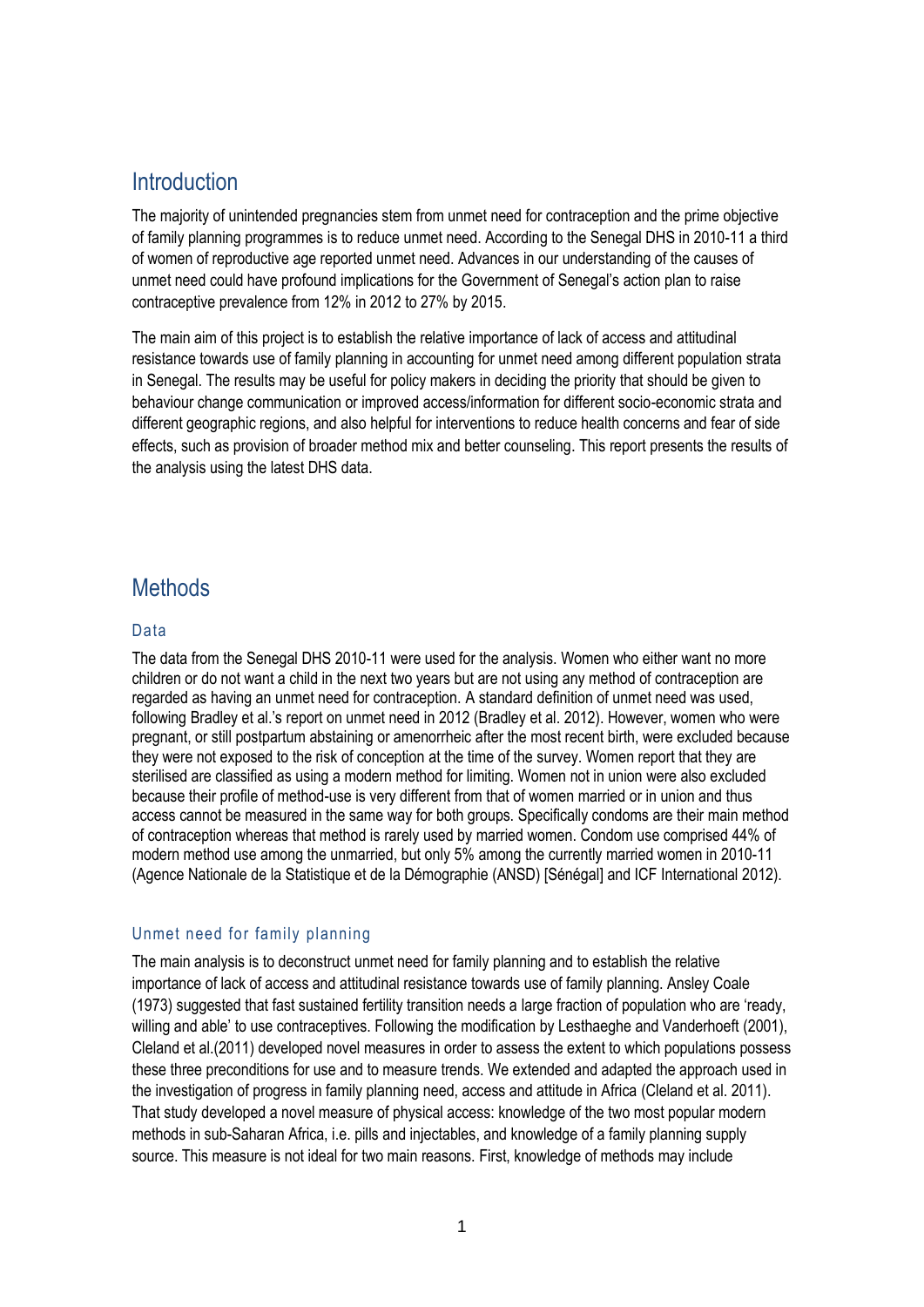misinformation. Second, the restriction to pills and injectables is obviously a partial measure of knowledge of contraceptive methods but is justified by the fact that they account for three-quarters of all modern method use in Senegal and, among non-users who intend to use in the future, only 15% mentioned longacting alternatives, such as sterilisation, IUDs or implants, as their preferred method according to the Senegal DHS 2010-11. Awareness of a source is also not an ideal measure because it tells us nothing about travelling time or distance. Nevertheless, awareness of the two dominant methods and where to obtain them captures the two most fundamental components of access.

The 2011 study by Cleland et al. also used answers to questions on approval of family planning as the measure of attitude but these questions were omitted from the most recent round of DHSs. Preliminary analysis showed that a woman's approval was strongly associated with her intention to use in the future. In the 2005 Senegal DHS, 51.3% of Senegalese women who approved of family planning had an intention to use in the future compared with only 3.6% of those who disapproved. Clearly approval and intention are not identical, perhaps in part because some of those who approve do not foresee any future need and thus do not intend to use. Nevertheless, 91% of those who intend to use approved family planning. Therefore it seems valid to interpret intention as an indicator of attitude for the purposes of this report.

Based on these two measures, we identified whether the women having unmet need for family planning also had access to, and attitudinal acceptance of, contraception. We divided the study population into 7 groups: (a) unmet need: has access and positive attitude; (b) unmet need: has access, but not positive attitude; (c) unmet need: has positive attitude, but not access; (d) unmet need: has neither access nor positive attitude, (e) using any modern method for spacing; (f) using any modern method for limiting; and (g) desire to have another child within 2 years and not using a modern method. Categories (e) and (f) represent met need while category (g) denotes no need. The detailed definitions can be found in Table A.1 in Appendix.

The question on knowledge of source of family planning was asked only of women who were not using any type of family planning, including traditional methods. Since traditional method users were not asked whether they knew a family planning source, they were excluded from the analysis. These women accounted for less than 1% of the married or cohabiting fecund women who were exposed to risk of pregnancy in the 2010-11 Senegal DHS data.

Information on prior use of a modern method is useful to distinguish between women who have past experience of contraception but may have abandoned use from those who have no such experience. The 2010-11 DHS in Senegal did collect a contraceptive calendar, which permits derivation of an approximate measure of past use of a modern method<sup>1</sup>. If a woman used any contraceptive method in any month during the period covered by the calendar (between January 2005 and the month of interview), the method they used was recorded. Among women who had unmet need, only 16% had used a modern method in the preceding 5 years.

1

<sup>1</sup> Questions on whether a woman had ever used specified methods of family planning were excluded from the DHS Phase 6. Instead, a woman was asked 'Have you ever used anything or tried to delay or avoid getting pregnant?'. But the data on monthly use of family planning in the past 5 years are available in the calendar data.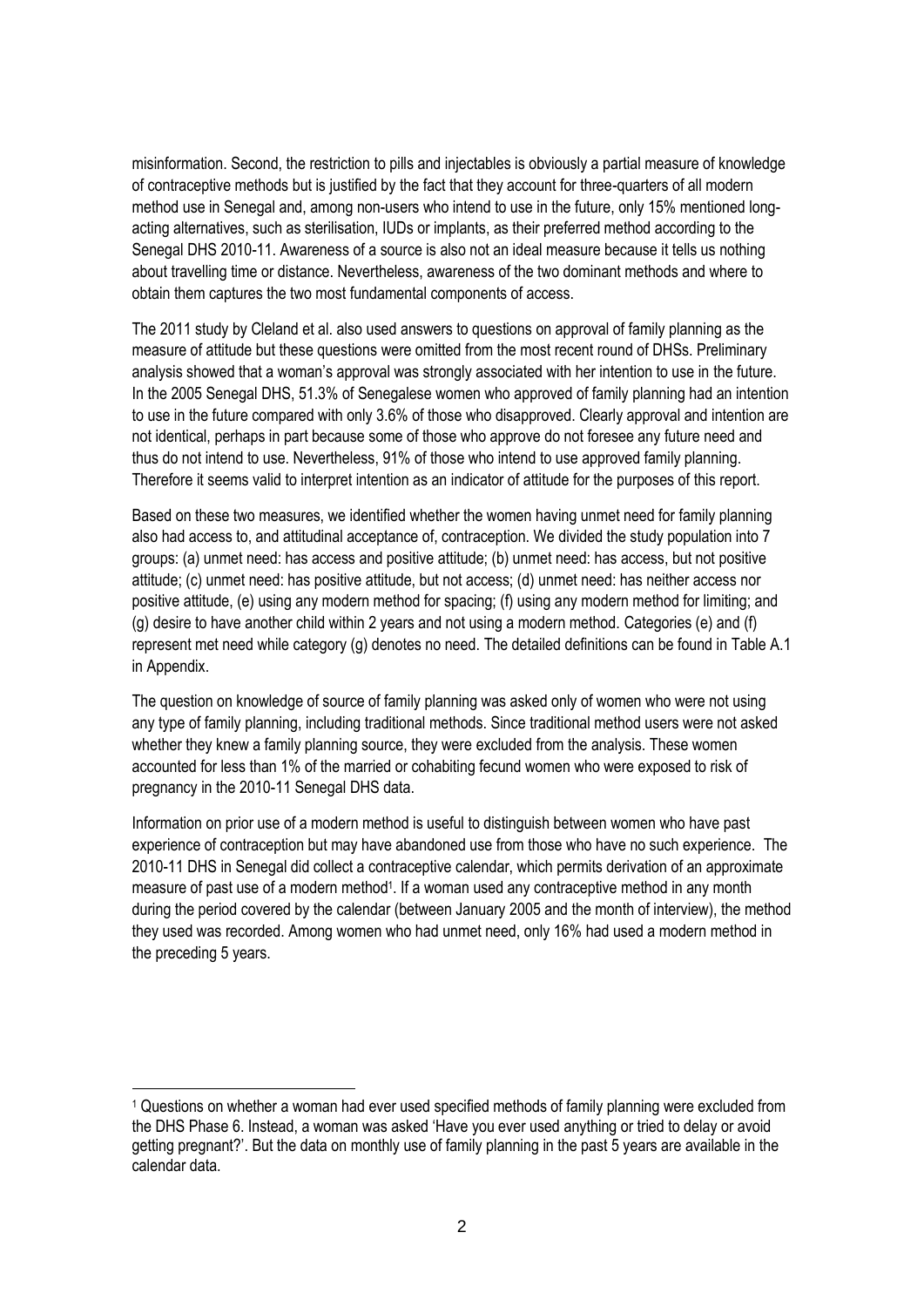#### Population strata

We assessed variations in unmet need across different geographical and socio-economic population strata (residence, geographical area, respondent's education and age, household wealth, a combined measure of wealth and urban-rural residence, a combined measure of education and residence) and reproductive status (parity, recency of last birth, breastfeeding status, past use of a modern method).

#### Analysis

We first assessed associations between unmet need for family planning and various population/geographical strata within Senegal by bivariate analysis using the  $x^2$  test. Then multivariate logistic regression and multinomial logistic regression analyses were employed to estimate adjusted probabilities of having unmet need in various population strata. In addition, reasons for non-use of family planning were explored.

### <span id="page-9-0"></span>**Results**

The analysis is based on 4663 exposed married or cohabiting women who were not using traditional method (see Table A.2). These women comprised 45% of all currently married or cohabiting women. Appreciable proportions of married or cohabiting women were excluded because of current pregnancy (7.4%), postpartum amenorrhea (14.3%) and infecundity (11.5%).



#### Figure 1: Unmet need, modern method use and fertility desire, Senegal, 2010 -11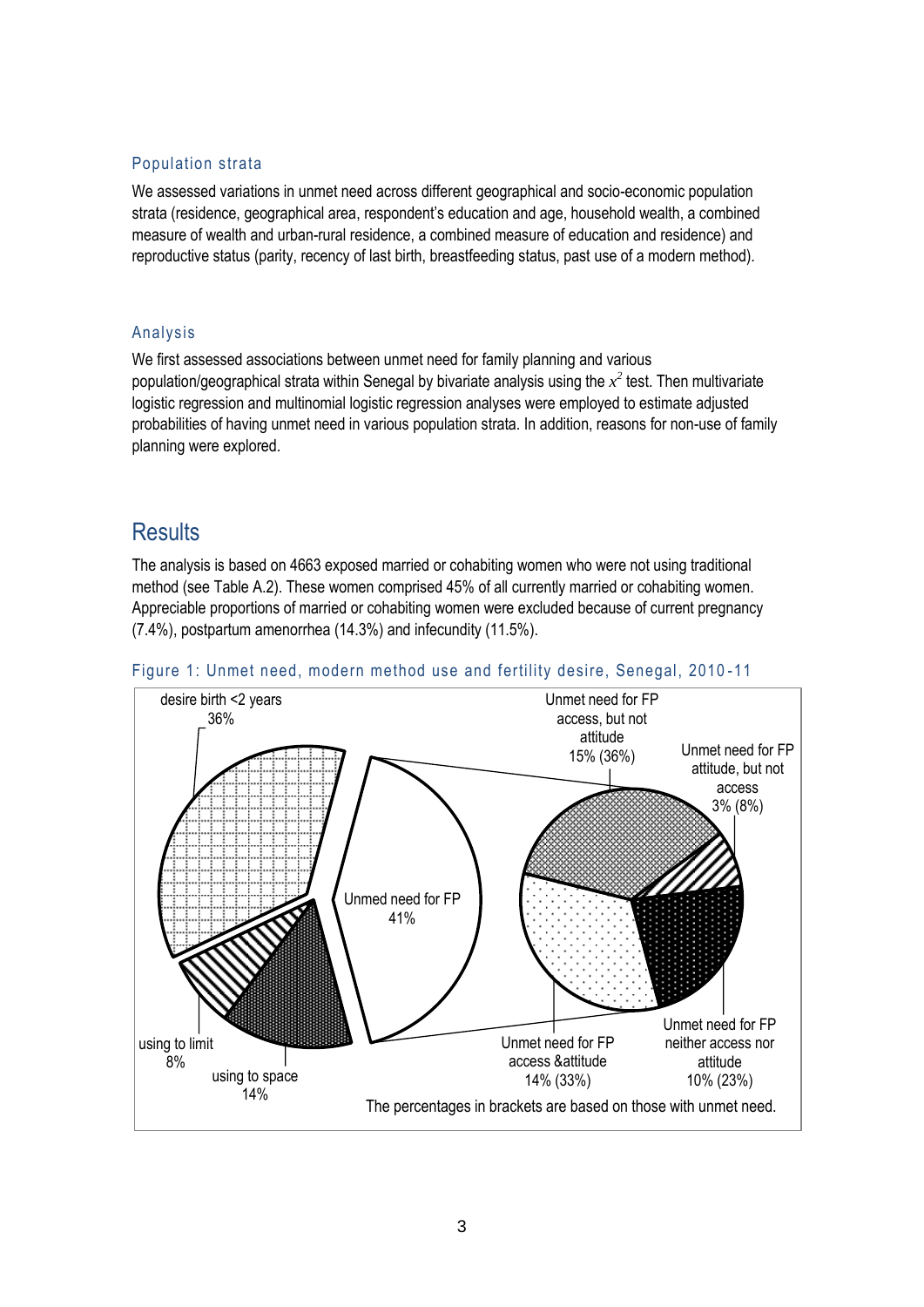Figure 1 presents proportions of women having unmet need for family planning, using a modern method or desiring a child within the next two years. More than 40% of women had unmet need for family planning, only 22% were using modern contraceptives either for spacing or limiting and 36% wanted a child within 2 years<sup>2</sup> . Among those having unmet need for family planning, 36% were classified as having access but not positive attitude, a third as having access and a positive attitude and another third lacked access. Thus a majority (69%) had access, and about a half of these women had a favorable attitude. Among the 31% without access, the majority had an unfavorable attitude. Resistance to contraception use appears to be widespread.

Inequalities in unmet need across various population and geographical strata were substantial. Table A.3 presents distributions of unmet need, fertility preference, and modern method use by the strata. In particular, unmet need was significantly higher among rural residents, older women, women with no education, and the poorest.

There were also significant regional variations (see Map in Figure A.1 in Appendix). However the dominant impression is that unmet need is high in all regions, including the Western region where the capital city, Dakar, is situated. Unmet need ranges from 35% in the South to 47% in the Northern region (see Table A.3 and Figure 2). Access and attitudinal acceptance varied between regions. Forty-two percent of women with unmet need in the South had access and a favorable attitude. In contrast, only 26% of women in the Southeastern region had both access and attitude and the majority (35%) had neither access nor positive attitude.





<sup>2</sup>Traditional and folkloric methods (including lactational amenorrhea method (LAM)) were not regarded as modern methods. LAM is sometimes regarded as a modern method, but in the survey only one exposed woman reported LAM.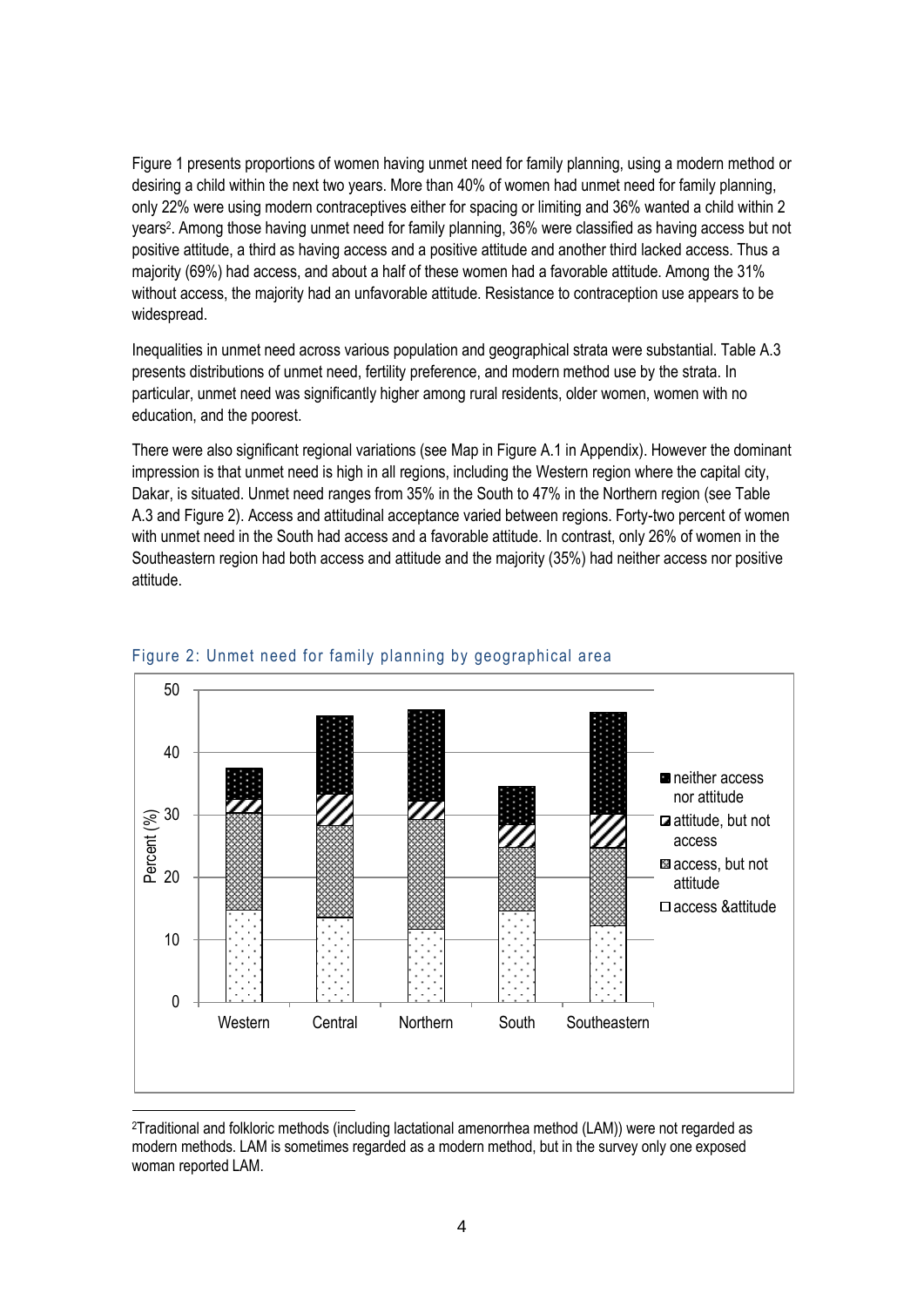

Figure 3: Unmet need for family planning by education

Educational inequality was apparent. The majority (63%) of married or cohabiting exposed women had received no schooling, 24% had primary schooling and 13% secondary or higher education. Among the uneducated, 46%, compared with about 33% with primary or more education, had unmet need (Figure 3). Attitudinal resistance was particularly high among women with no education: 64% of women with unmet need and no education compared with 50% with primary education had no intention to use contraception in the future. Lack of access was also appreciably higher among the uneducated than others.

Large urban-rural differences are also apparent (Table A.3 page 24). Nearly one-third (32%) of urban women were using a modern method compared with only 12% of rural women. The difference in unmet need was much narrower (38% versus 45%) because rural women were more likely than their urban counterparts to want another child soon (29.5% versus 42.4%).

On page 26 of this report, distributions of unmet are shown by a joint variable combining education and residence. As expected there was an educational gradient in unmet need in both urban and rural sectors but, even among the small elite of urban women with secondary schooling, 32% had unmet need. Few of this elite had lack of access, but 43% stated no intention to use contraception in the future.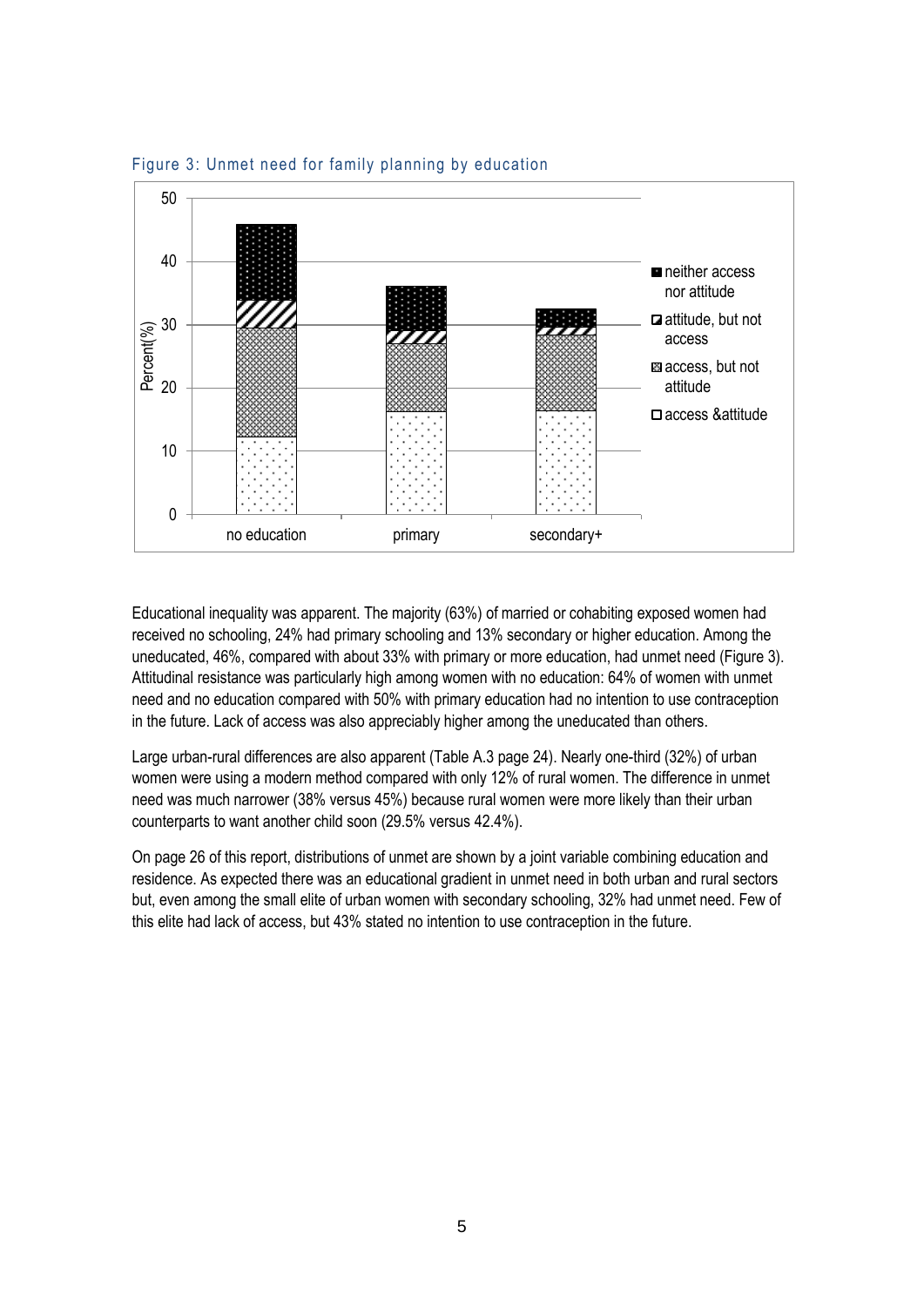

Figure 4: Unmet need for family planning by household wealth

Figure 4 shows clear gradients of unmet need across wealth quintiles. About half of women in the poorest quintile compared with only one-third in the richest quintile had unmet need. Women who had neither access nor attitude were disproportionately concentrated in the poorest quintile. Thirty-nine percent of them had neither access nor favorable attitude towards use of family planning.



Figure 5: Unmet need for family planning by time since the last birth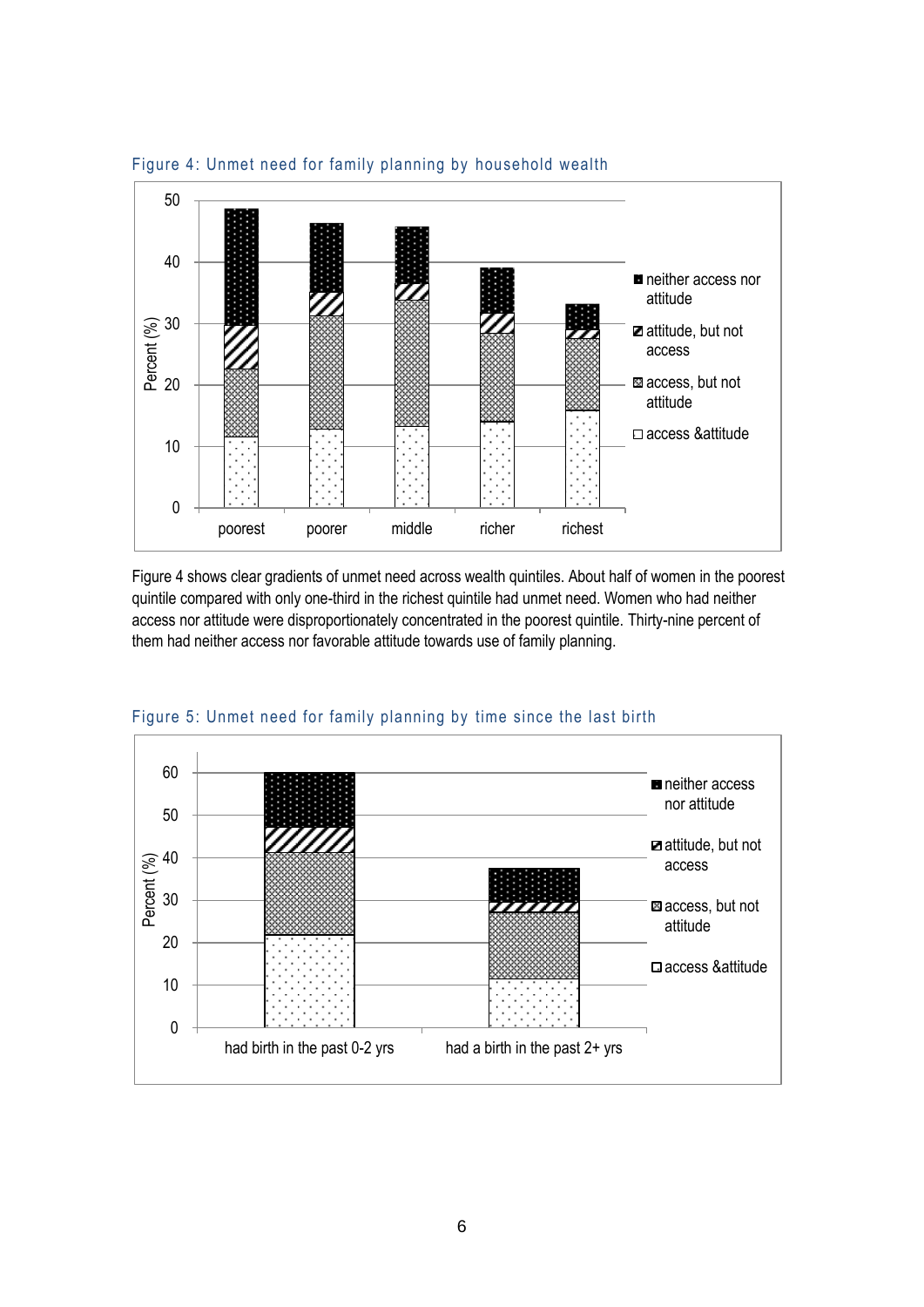One of the groups with the highest unmet need was women who had a birth in the 2 years prior to the survey. Among these, 60.0% reported unmet need compared with 37.6% among women who had a birth 2 years or more ago (see Figure 5). Over 36% of the postpartum women with unmet need had no apparent problems of access or attitude.



#### Figure 6: Unmet need for family planning by breastfeeding status among women who had a birth within last 2 years

As presented in Figure 6, among women who had a birth within the 2 years prior to the survey, breastfeeding women differed markedly from women who weaned their child in the level of unmet need: 66% of breastfeeding women compared with 40% of women who were not breastfeeding had unmet need. The reason for this difference is that the latter were much more likely to want to another child within 2 years (36.4%) than those still breastfeeding (9.5%). Differences between the two groups in current use were negligible (see Table A.3). Among women whose most recent birth was 2 years or more ago, the minority still breastfeeding had higher unmet need than others.

Unmet need differed across parity as well. As shown in Figure 7, 56% of women with 5 children or more had unmet need compared with 33% with 0-2 children. Most of the women with high parity had access, but favourable attitude was lacking. Small differences in unmet need by woman's age group (<30 years old vs 30+ years old)also exist.

Unmet need was exceptionally high (63%) among the relatively small number of women who want no more children (Table A.3). However, because the desire to space or postpone childbearing is much more common than the desire to stop altogether, two-thirds of unmet need in Senegal stems from non-use among women wanting to delay the next birth.

The majority of women with unmet need have no experience of modern method use in the past five years and most of them are probably never users. Past users accounted for only 16% of unmet need (Table A.3).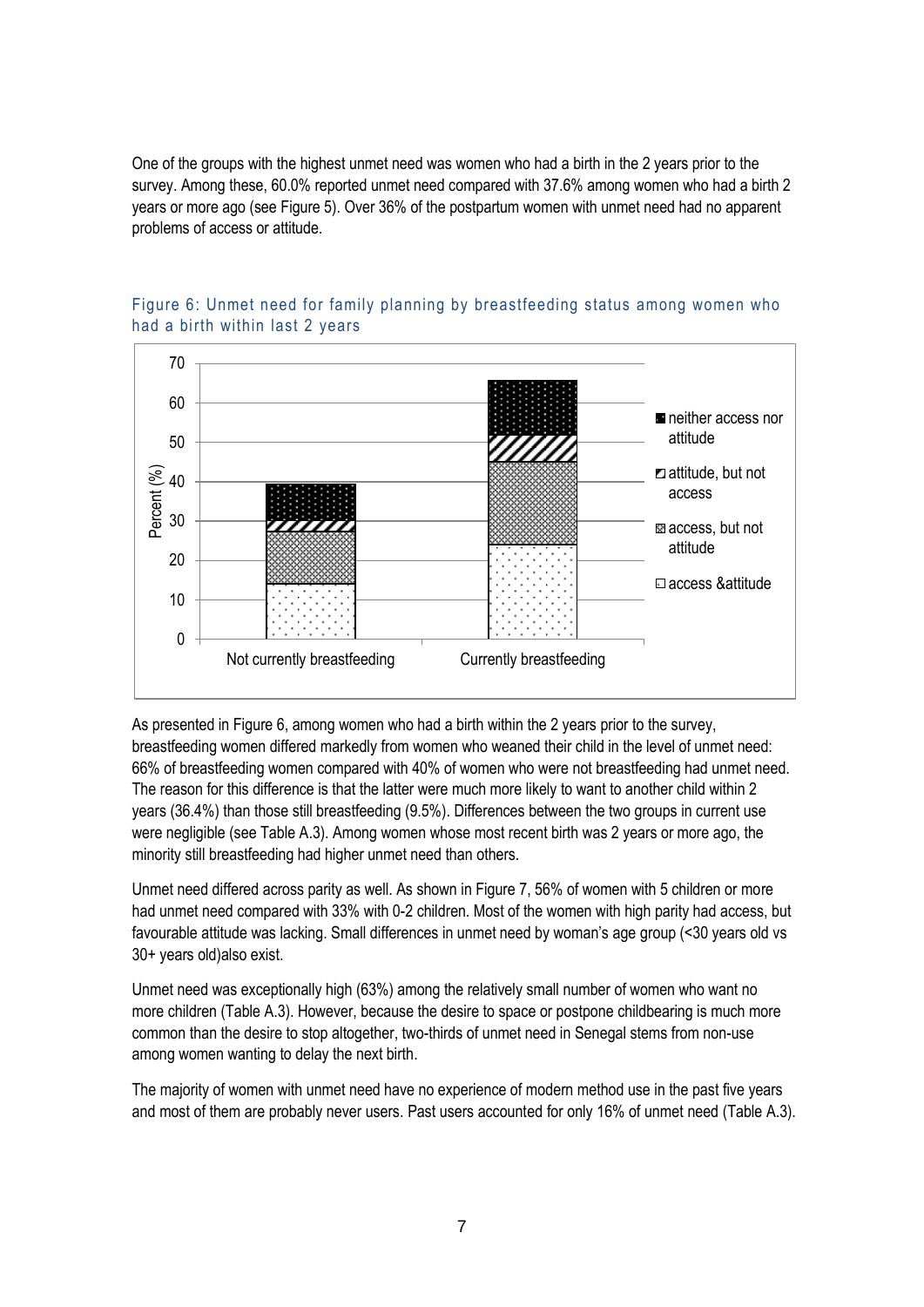

Figure 7: Unmet need for family planning by parity

#### Multivariate and multinomial logistic regression

The analysis so far has been mainly descriptive. In order to more closely identify the factors that give rise to unmet need, logistic regression was applied and results are shown in Table A.4. The adjusted odds ratios indicate the association between personal characteristics and having unmet need versus being a modern method user, after controlling for other factors.

Geographical differentials were large. Rural women were significantly more likely than urban women to experience unmet need. Women living in Southeast region were 1.9 times more likely to report unmet need than women living in Western region. Women in Central region also had about 1.6 times higher risk of having unmet need compared with those in Western region, after controlling for other factors. Educational inequality was apparent. Women with primary or more education had a half the odds of having unmet need, compared with women who had not gone to school. Women in the poorest quintile had 1.7 times higher risk of having unmet need than the women in middle quintile. Age was not associated with unmet need but parity was. Women with less than 3 children had significantly higher unmet need than those with 3-4 children. Unmet need was also higher among breastfeeding women than others.

The results of a more complex multivariate analysis, using multinomial logistic regression, are shown in Table A.5. Non-users are here divided into five categories based on our four combinations of access and attitude, together with a fifth category of those who want a child in the next two years and thus have little or no unmet need and a convincing reason for non-use. The adjusted relative risk ratios show the ratios of probability of being in each of these five categories of non-use relative to the probability of being a modern method user.

Relative risk ratios show that in comparison to women in urban areas, rural women were more likely to be in each of the four categories of unmet need and to want another child soon. All but one of these differences was significant at the 95% confidence level. The finding indicates that women in rural areas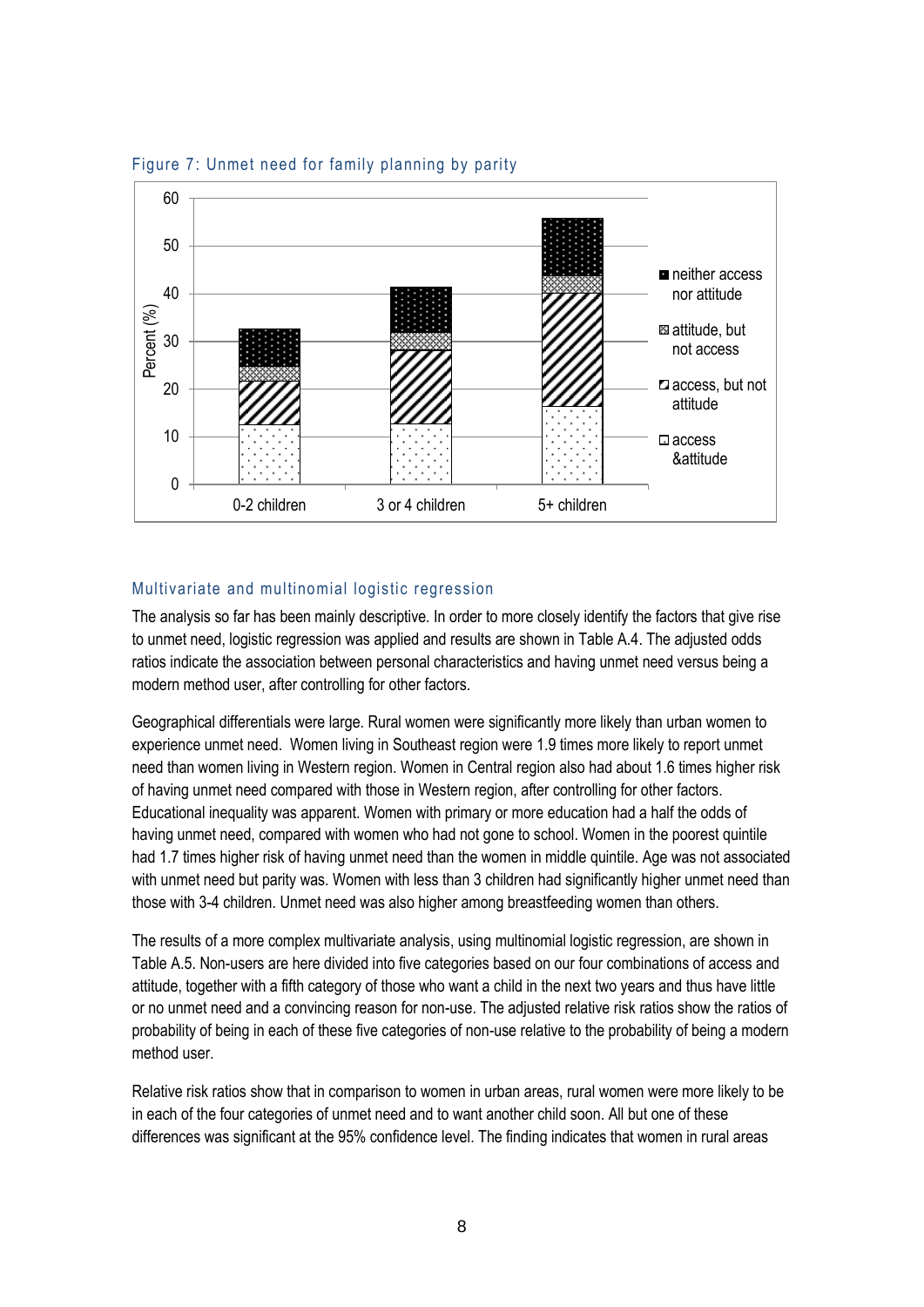were more likely to have unmet need and lack of both access and attitudinal acceptance are more common problems than among urban women.

The most pronounced effects in Table A.5 concern education and geographical residence (residence and region). Compared with women with some education, women with no schooling had much less access and, when they did have access, were more likely to have an unfavorable attitude. They were also more likely to want another child soon.

Compared with women in the Western region, women in all regions except the South were over 2.3 times more likely to have unmet need with neither access nor attitude than to be a modern contraceptive users. The results suggest that attitudes were more favorable in the South than elsewhere; these women were significantly less likely to belong to the category of unmet need with access but without positive attitude. Women in the Southeast and, to a lesser extent women in the Central region, were more likely to want another child soon than those in other regions.

Lack of access was more apparent among women in the poorest quintile. Compared with women in the middle quintile, they were over 3.0 times more likely to have unmet need without access than to be modern contraceptive users. The chance of being belong to the group with access and attitude compared to being modern contraceptive user did not differ across different level of education or wealth quintile. As discussed later, the reasons for unmet need among women with access and a positive attitude include breastfeeding or infrequent sex.

Unmet need among breastfeeding women was high. Based on the multinomial regression, the reasons stem from both attitude and access. Unsurprisingly, breastfeeding women were much less likely to want another child soon than other women. Low parity women also have high unmet need but neither attitude nor access appears to be a particular problem.

#### Reasons for non-use of family planning

In answer to a question on reasons for unmet need, multiple responses were permitted; about 5% gave more than one reason (Table A.6). The main reasons for non-use of family planning were respondent's opposition (18.6%) and infrequent sex (17.7%); breastfeeding and health concerns were also often mentioned (Table 1).

Table 1 compares the four categories of unmet need, defined in terms of access and attitude, with selfreported reasons. The first three reasons in the table are related to attitudinal resistance and the next two are associated with access problems. The remaining reasons identify other problems. The reasons varied among the four categories. Among women defined as having access and attitude, infrequent sex (22.8%), breastfeeding (19.1%) and health concerns (15.5%) were most commonly mentioned, i.e. reasons not associated with access or attitude. As expected, among the group with attitude but no access the most common reason for non-use was lack of knowledge and opposition was less frequently mentioned.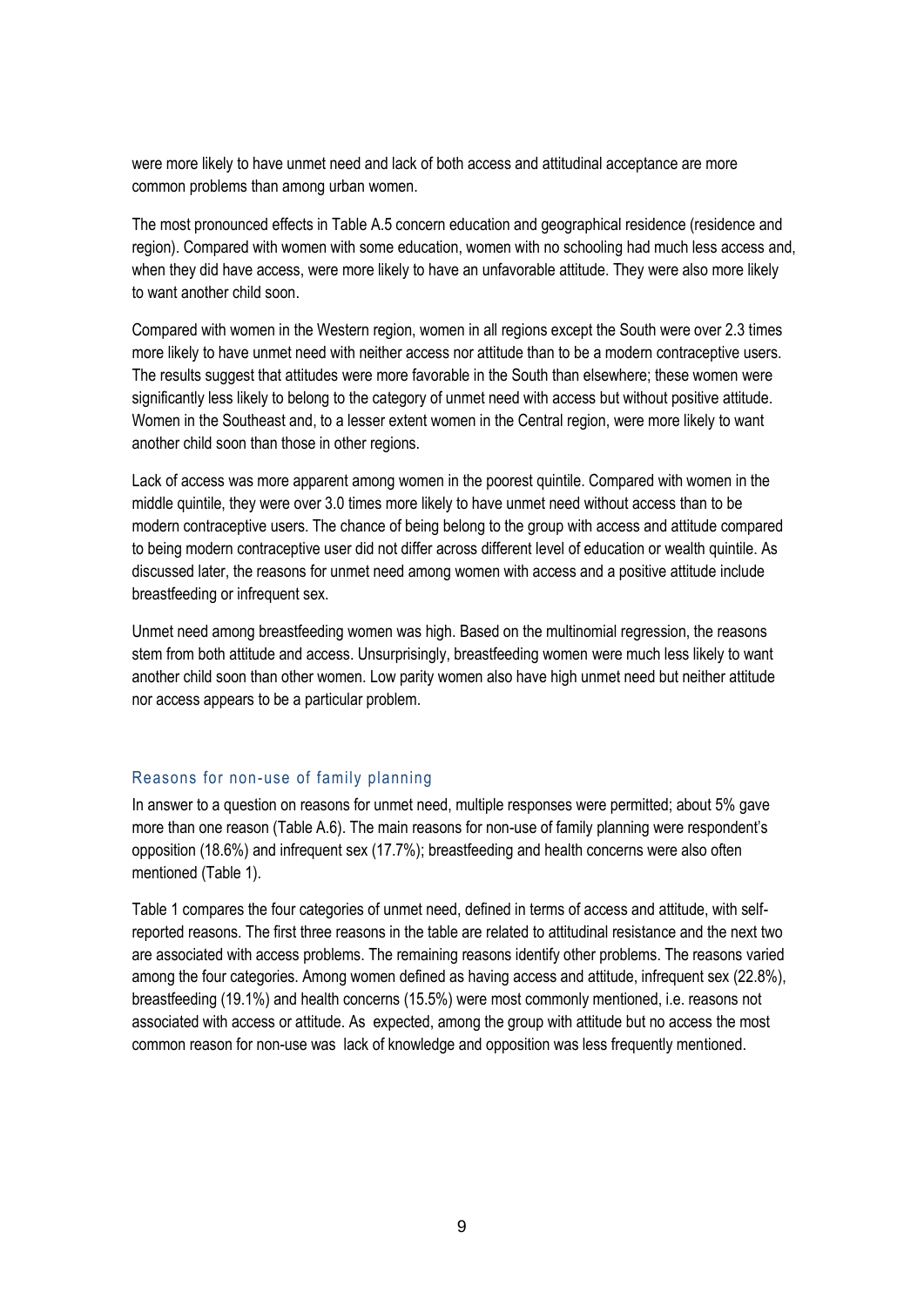|                            | access and | access, but  | attitude, but | neither access |              |
|----------------------------|------------|--------------|---------------|----------------|--------------|
|                            | attitude   | not attitude | not access    | nor attitude   | <b>TOTAL</b> |
|                            |            |              |               |                |              |
| Respondent's opposition    | 7.5        | 25.3         | 10.4          | 27.8           | 18.6         |
| Partner's/ others'         |            |              |               |                |              |
| opposition                 | 10.1       | 14.4         | 9.2           | 10.3           | 11.7         |
| Religion                   | 1.0        | 4.4          | 1.8           | 5.2            | 3.2          |
| Lack of knowledge          | 4.8        | 2.3          | 15.8          | 6.0            | 5.1          |
| Access/cost                | 7.8        | 2.3          | 12.7          | 1.1            | 4.8          |
| Infrequent or no sex       | 22.8       | 14.9         | 15.7          | 15.3           | 17.7         |
| Breastfeeding              | 19.1       | 14.5         | 17.4          | 15.6           | 16.5         |
| Health concerns/side       |            |              |               |                |              |
| effect/interfere with body | 15.5       | 15.9         | 13.8          | 11.8           | 14.7         |
| Fatalist                   | 0.4        | 1.2          | 0.8           | 0.7            | 0.8          |
| Others/don't know          | 12.3       | 4.8          | 3.5           | 5.5            | 7.3          |
| N                          | 550        | 630          | 142           | 337            | 1660         |

#### Table 1: Reasons for non-use of family planning by categories of unmet need<sup>3</sup>

In contrast, among both groups of women with an unfavourable attitude, respondent's opposition was the most commonly cited reason. Partner's opposition was also the fifth most cited reason. Women with neither access nor attitude had a similar profile, but the proportion citing partner's opposition was relatively smaller and lack of knowledge was higher.



#### Figure 8: Reason for non-use by geographical area

<sup>3</sup>286 women with unmet need did not have information about reasons for not using family planning: 213 women were not asked as they provided non-numeric answer to the question on preferred waiting time and 73 women were not asked because they have undecided about having a/another child.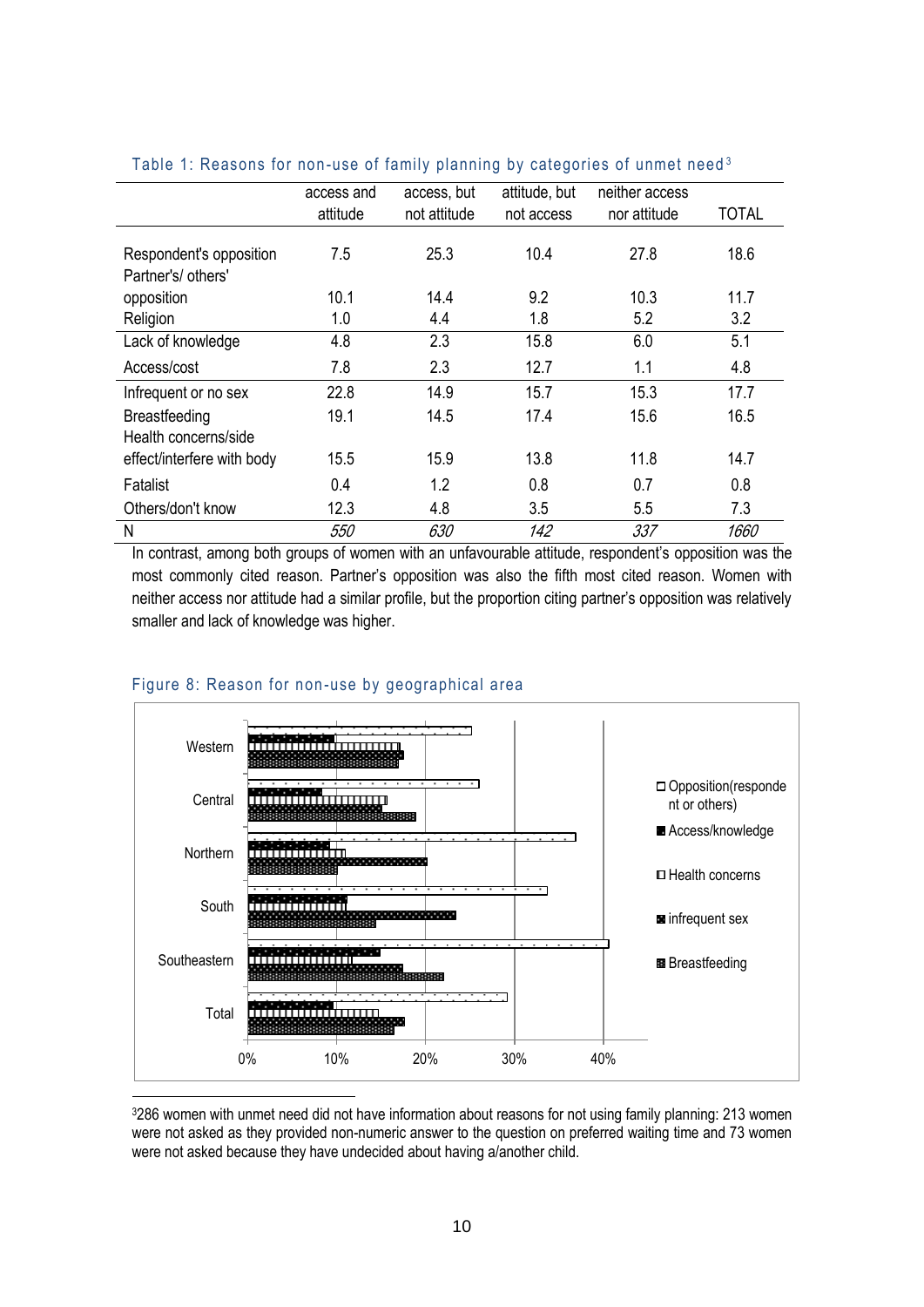Figure 8 further shows major reasons for non-use by geographical areas. In the Southeastern area, the proportion of women who mentioned opposition from respondent, husband or others was particularly high (40.6%), followed by breastfeeding and infrequent sex. In the Northern and South region, infrequent sex and opposition were also common. Western and Central area had similar profiles. But in addition to opposition, health concerns, breastfeeding and infrequent sex were mentioned more often, and problems related to access or knowledge were much less commonly mentioned.

Variations in self-reported reasons across other population strata were examined (data not shown). Respondent's opposition varied significantly by level of education, wealth and postpartum status: higher proportions of less educated women and women who had a birth 2 or more years ago mentioned opposition. Infrequent sex differed by residence, education, wealth and postpartum status. It was more commonly cited by richer, more educated and urban women than their counterparts. It was mentioned more among women who had a birth 2 or more years ago than those who gave a birth within 2 years prior to the survey.

#### Opposition to use

Respondent's opposition was one of the major reasons for non-use in Senegal. It may stem from personal belief, or partner's or relative's opposition. Religion was rarely mentioned. Opposition by husbands or others was less frequently cited than respondent's own opposition but a clear distinction between the two is difficult to draw because of the probability that the views of partners influence each other. One potential reason could be low exposure to family planning message. Indeed, only 58% of the women reported that they have heard or read family planning messages on TV, radio or newspaper in the preceding month. Among those exposed to the family planning messages, 26.7% mentioned opposition as a reason for nonuse compared with 31.1% among those not exposed to the messages. Although the difference was not significantly different, women who received the family planning message appear to have a less negative attitude towards family planning.

Figure 9 presents proportions of women who had heard family planning messages in the preceding month. There were substantial differences across population strata. Less than one-third of rural women had heard messages compared with nearly 60% of urban women. Exposure in the Western area is twice as high as elsewhere. Inequalities by level of education and wealth quintile were substantial. Only 15.0% of the women in the poorest quintile had heard messages in the preceding month.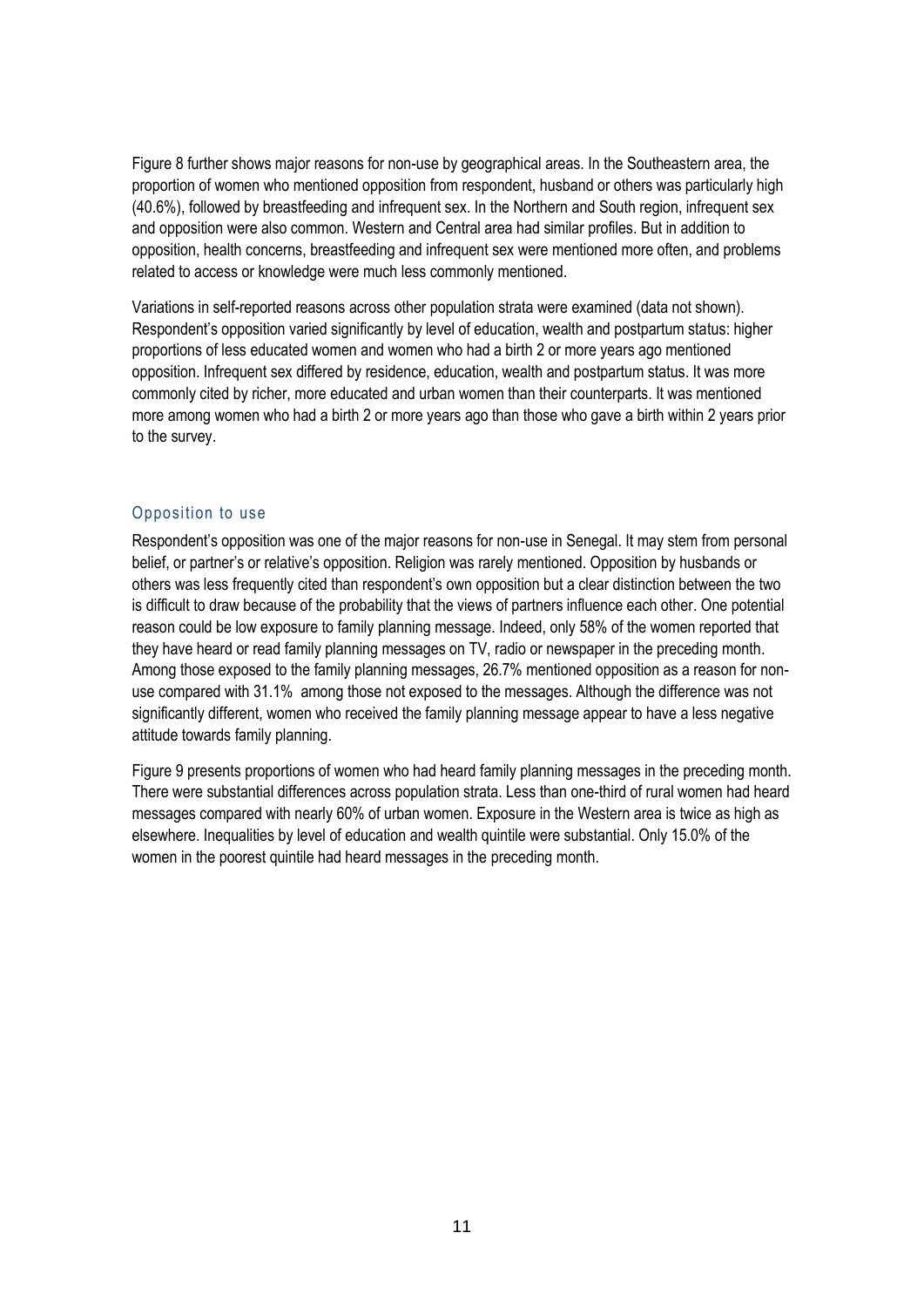



#### Infrequent Sex

Infrequent sex was often mentioned as a reason for non-use. As a partial check on the validity of this response, answers to an independent question on recency of last sex were examined. This does not measure average frequency of sex a year, but this is the only available information in the DHS survey and can be regarded as a proxy for coital frequency. Women citing infrequent sex were indeed much less likely than others to report sex in the preceding 4 weeks (Table 2). Nevertheless one–third did report sex in the recent past though coital frequency may have been low.

|         |  |  | Table 2: Recency of last sex by whether infrequent sex was given as a reason for |  |  |  |  |
|---------|--|--|----------------------------------------------------------------------------------|--|--|--|--|
| non-use |  |  |                                                                                  |  |  |  |  |

|                      | Reason for non-use: infrequent |         |       |
|----------------------|--------------------------------|---------|-------|
|                      | sex                            |         |       |
| Recency of last sex  | No(%)                          | Yes (%) | Total |
| in last 4 weeks      | 81.7                           | 34.7    | 72.9  |
| in last 3 months     | 13.2                           | 36.7    | 16.8  |
| 4 or more months ago | 5.0                            | 28.2    | 8.6   |
| before last birth    | 0.2                            | 0.4     | 0.2   |
| Total                | 100.0                          | 100.0   | 100   |

 $N = 1581$  (79 women did not report time since the last sex)

To test the hypothesis that infrequent sex is used as an alternative to contraception, we examined the correlates of sexual abstinence in the preceding month by logistic regression (Table A.7). After adjustment for contraceptive use, residential status, marriage type (polygynous or monogamous),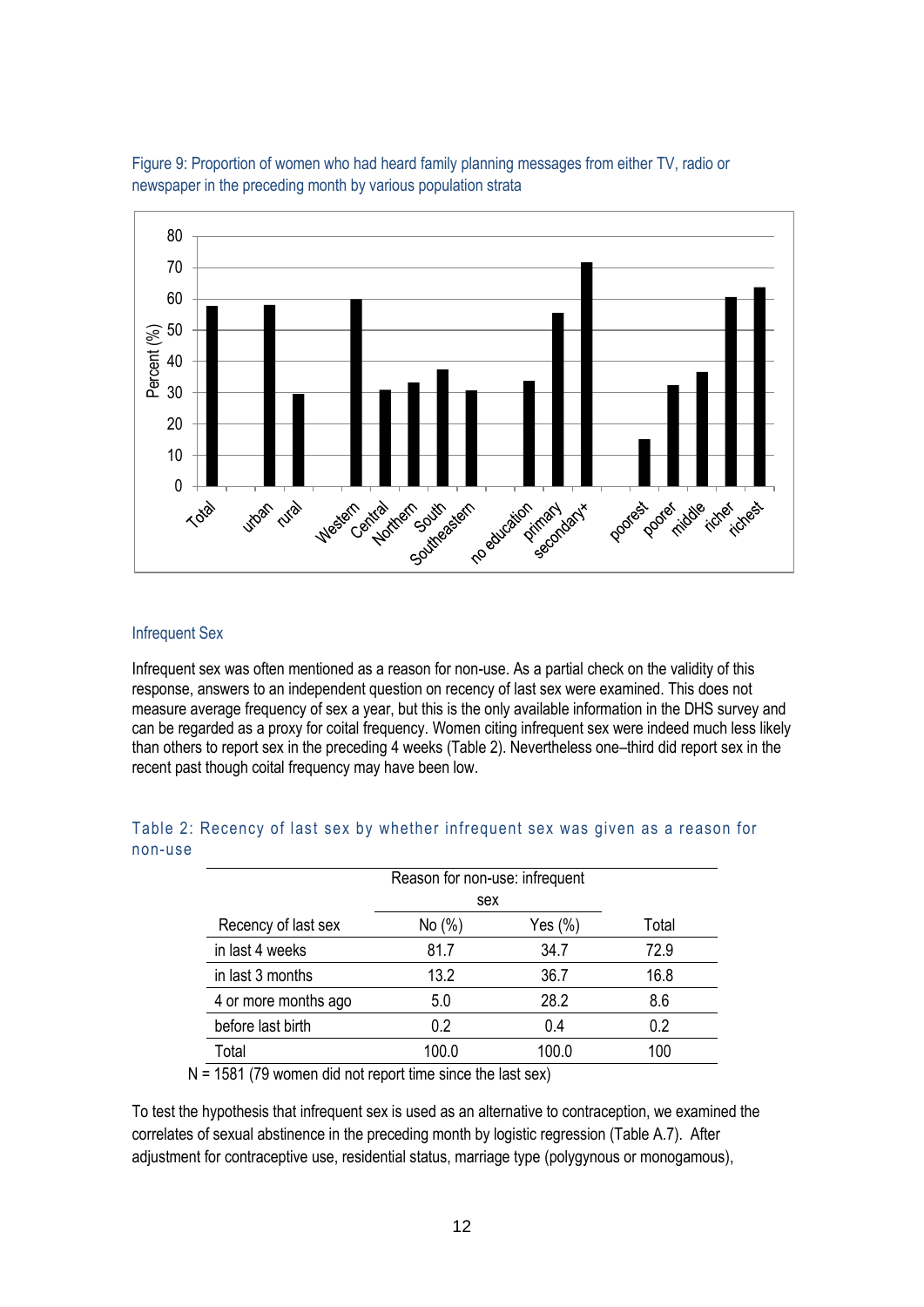breastfeeding, parity and age, significant associations were found between desire for, and timing of, another child and abstinence. Residential status was a strong predictor of not having sex in the past 4 weeks. Woman reporting that their husband was staying elsewhere, in answer to the question "is your husband/partner living with you now or is he staying elsewhere?", were 12.5 times more likely to have abstained from sex in the last 28 days than others. Among the exposed married or cohabiting women, 35% reported that their husband was staying elsewhere at the time of survey. Nonetheless, after adjustment for residential status, contraceptive use, type of marriage, education, parity, postpartum status and other factors, significant associations were found between abstinence and desire to stop childbearing. Women who wanted no more children were 1.5 times more likely to have abstained in the past 4 weeks. Moreover, non-users of contraception were 1.8 times more likely to report abstinence than users. Women with less than 3 children were significantly more likely than others to report no sex. Perhaps couples with 0-2 children may have stronger resistance to using a modern method since they have not reached their desired family size or the number of children expected by society. While the residential arrangement is a strong determinant, these results provide some support for the view that reduced coital frequency is deployed in Senegal as an alternative to contraceptive methods.

# <span id="page-19-0"></span>Discussion and Implications

Unmet need for contraception is high in Senegal. Among married or cohabiting women exposed to the risk of pregnancy at the time of the survey but wanting to postpone future childbearing for at least two years, 41% reported they were using no modern method, an estimate of unmet need higher than that given in the Senegal DHS 2010-11 Main report which included unexposed women.

The dominant impression from this analysis is perhaps typical of an African country at an early stage of reproductive change. Mean desired family size remains high at 5.2 children, which matches the actual fertility rate. In the sample of 4663 exposed women, over one-third (36%) wanted another child within two years and 79% wanted another child either soon or later. Most unmet need stems from the desire to space or delay the next pregnancy. Postpartum abstinence is short (3.5 months). Traditional restraints on conception are insufficient. Median durations of breastfeeding and amenorrhea are much longer, at 21 and 12 months, respectively [\(Agence Nationale de la Statistique et de la Démographie \(ANSD\) \[Sénégal\] and](#page-22-2)  [ICF International 2012\)](#page-22-2), but still inadequate to achieve desired intervals between births. Moreover, the length of lactational protection has shortened by several months over the past two decades. In 2005, the mean preferred interval length was estimated to be 36 months compared with a mean actual interval of 32 months and 56% of women experienced an interval shorter than preferred (Rutstein 2011). In 2010-11, 24% of recent births were reported as unintended but 20% were mistimed and only 4% unwanted [\(Agence](#page-22-2)  [Nationale de la Statistique et de la Démographie \(ANSD\) \[Sénégal\] and ICF International 2012\)](#page-22-2). The need for contraception to space births is clear.

One of the main objectives of this analysis was to ascertain the relative importance of lack of access and attitudinal resistance as origins of unmet need. Attitudinal resistance was found to be more widespread than lack of access. Among women with unmet need, 61% did not intend to use in the future and were therefore classified as possessing an unfavourable attitude, whereas 31% were unaware of pills and injectables and/or did not know of a supply source and were therefore classified as lacking access. A positive attitude was associated with access; about half of those with access had a favourable attitude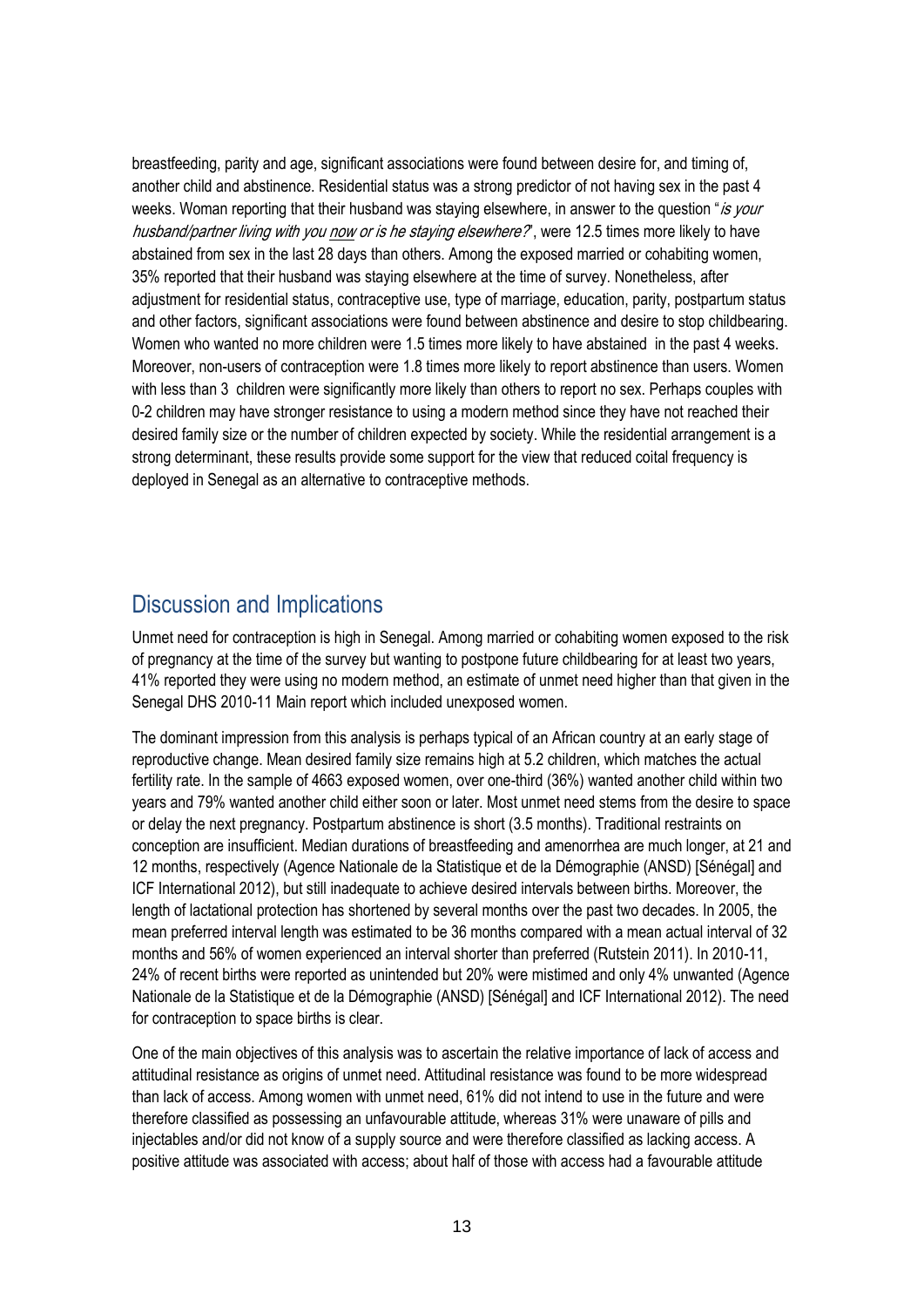compared with less than one quarter of those without access. Resistance to contraception thus stems partly from unfamiliarity and lack of knowledge. Few women with unmet need have ever tried a modern method.

Widespread attitudinal resistance is confirmed by answers given to a direct question on reasons for nonuse. The single most common reason, given by 19%, was respondent's opposition to contraception and 12% cited the opposition of the husband or others. Respondent's opposition was cited much more often by women with no intention to use in the future than those with an intention but the opposition of others was an equally common answer in both groups. The evidence does not permit assessment of the strength of resistance but it is relevant to note that initial disquiet about, and suspicion of, the idea of contraception and of specific methods is common in countries with low levels of adult education. It may take time, and effort in terms of communication, for contraception to become an accepted and uncontroversial part of everyday married life but, judging by the experience of other poor countries over the past 50 years, this shift is inevitable.

A common reason for non-use is infrequent sex. The proportion giving this response does not vary greatly across the four main categories of unmet need, defined in terms of attitude and access, though it is the most common reason given by women with access and a positive attitude. This reason is printed uppermost in the list of reasons in the questionnaire, giving rise to suspicions that this placement may have inflated responses. However comparison with an independent question on recency of last sex suggests that infrequent sex is not merely an artefact of questionnaire design or a misleading answer. Only 32.5% of women giving this reason for non-use reported sex in the past month compared with 81% of other women. Multivariate analysis of the correlates of recent sexual abstinence showed that abstinence was strongly associated with whether their husbands were living with respondents in the same household at the time of the survey. In the Senegalese traditional family model, a couple does not necessarily live together in the same household. Based on Findley's estimation, between 43% and 68% of couples live separately for a few years at some point in their lives in Senegal [\(Findley 1997\)](#page-22-6). Increasing number of women in Senegal reported that their husband was staying elsewhere at the time of the survey. In the Senegal DHS 2010-11, 35% of the exposed women in union were not staying with their husband or partners. Nevertheless, even after adjustment for cohabition, abstinence was more common among those wishing to stop childbearing than among those wanting another child soon and also much higher among non-users than users of contraception. These results suggest that abstinence, or reduced coital frequency, may be deployed as a partial substitute for contraception. This behaviour does not appear to take the form of periodic abstinence; this method was explicitly introduced to respondents as a possible method in that part of the questionnaire dealing with contraceptive knowledge, but very few women reported use. However, abstinence, other than avoidance of sex at particular times of the menstrual cycle, was not identified as a method in the questionnaire and thus would remain unreported. In the first DHS of 1986, abstinence was accepted as a method of avoiding pregnancy and was the most commonly reported method used at that time. However, abstinence has been not been a pre-specified method in the Questionnaire since the second round of DHS, and only periodic abstinence and withdrawal are specified. Therefore, with DHS data, no further progress can be made in elucidating the possible role of abstinence within marriage as a means of reducing pregnancy-risk. Ethnographic research might pay dividends.

Unmet need was found to be particularly high among breastfeeding women. The main reason was that women nursing a child aged two years or less were much less likely to want another child soon than women who had weaned their child but were no more likely to be using contraception. Breastfeeding was a common reason given for non-use in all four categories of unmet need. Clearly, concerns exist about the compatibility of contraception and breastfeeding.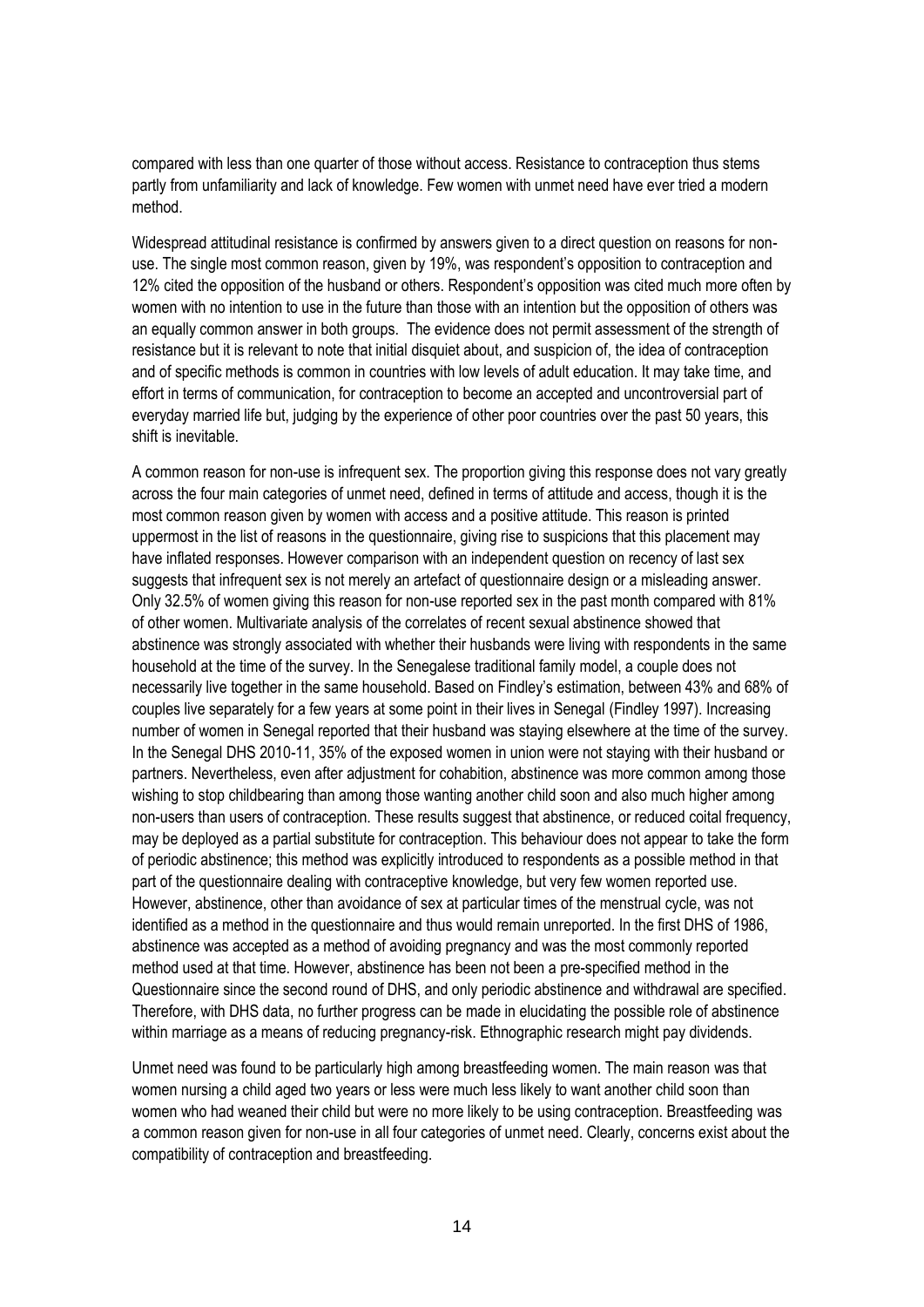Geographical and socio-economic differences in current use of a modern method were very pronounced. For instance, over 30% of urban and of educated women were users compared with 12% of rural women and 16% of those with no schooling. Contraceptive prevalence was 32% in the Western region but only 10% in the Southeastern part of the country. Differences in unmet need were also substantial but not as large as those for use, because desire for another child in the near future tends to be more prevalent among the low use groups. It is also true that unmet need and unfavourable attitudes are common in all population strata examined. Even in the small elite of urban women with secondary schooling, 32% had unmet need and, among these, 42% had no intention to use in the future.

The historic weak implementation of family planning programmes in Senegal is evidenced by the fact that, in 2010-11, nearly one-third of married or cohabiting women were either unaware of the two main methods of contraception and/or did not know a source where they could be obtained. This lack of access is particularly common in Central, Northern and Southeastern parts of the country. Thus a first policy priority, and one that is relatively easy to achieve, is to increasing knowledge through the mass media and localised awareness-raising activities. An equally important, but more difficult objective, is to improve the climate of opinion about contraception. In urban areas, considerable progress has already been made: 32% are using a modern method and an additional 17% intend to do so in the future. In rural areas, use and positive attitudes are at a much lower level. Active advocacy of family planning by political, religious and traditional leaders, at both national and local levels, may be needed to achieve social legitimation. In addition, efforts to address the high unmet need of breastfeeding women constitute a more focused priority.

The Senegal government has recently repositioned family planning policy, and is committed to double the overall budget for the management of the family planning programmes. The above two recommendations are clearly stated as two of the six fundamental pillars in the National 2011-2015 Family Planning Action Plan. The strong policy is now in place, and awaits effective implementation.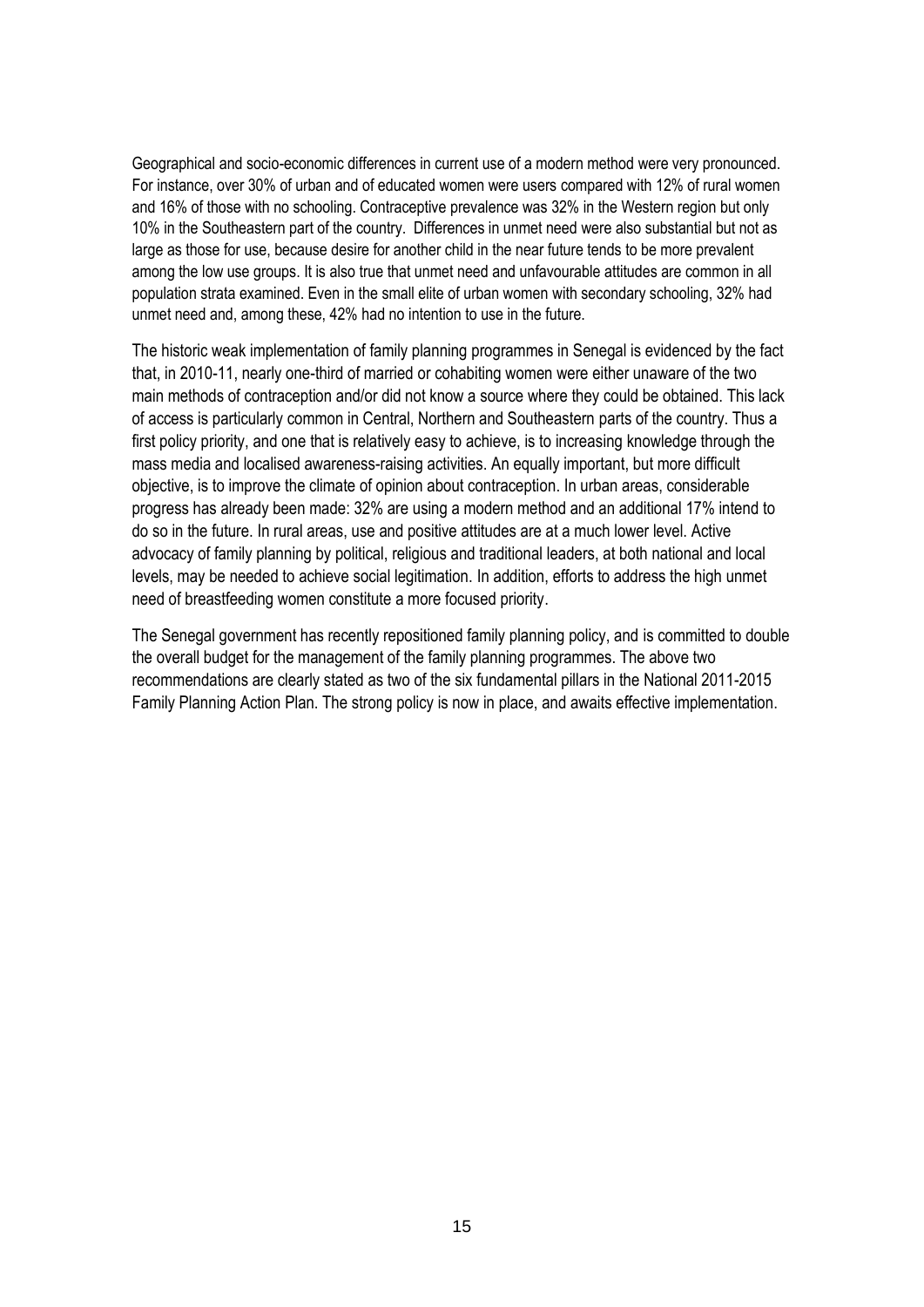## <span id="page-22-0"></span>References

- <span id="page-22-2"></span>Agence Nationale de la Statistique et de la Démographie (ANSD) [Sénégal]and ICF International. 2012. Enquête Démographique et de Santé à Indicateurs Multiples au Sénégal (EDS-MICS) 2010-2011. Calverton, Maryland,USA: ANSD and ICF International.
- <span id="page-22-1"></span>Bradley, S.E.K., T.N. Croft, J.D. Fishel, and C.F. Westoff. 2012. Revising unmet need for family planning. DHS Analytical Studies. No.25. Calverton, MD: ICF Macro. Retrieved from http:www.measuredhs.com/pubs/pdf/AS25/AS25[12June2012].pdf.
- <span id="page-22-5"></span>Cleland, J.G., R.P. Ndugwa, and E.M. Zulu. 2011. Family planning in sub-Saharan Africa: progress or stagnation? Bulletin of the World Health Organization 89(2):137-143.
- <span id="page-22-3"></span>Coale, A.J. 1973. The demographic transition reconsidered. (Eds). International Union for the Scientific Study of Population, Liege, Belgium.
- <span id="page-22-6"></span>Findley, S. 1997. Migration and family interactions in Africa. Pp. 109-138 in A. Adepoju (Eds). Family, Population and Development in Africa, London: Zed Books.
- <span id="page-22-4"></span>Lesthaeghe, R.and C. Vanderhoeft. 2001. Ready, willing, and able: a conceptualization of transitions to new behavioral forms. Pp. 240-264. in J.B. Casterline (Eds). Diffusion processes and fertility transition: selected perspectives, Washington, D.C.: National Academy Press.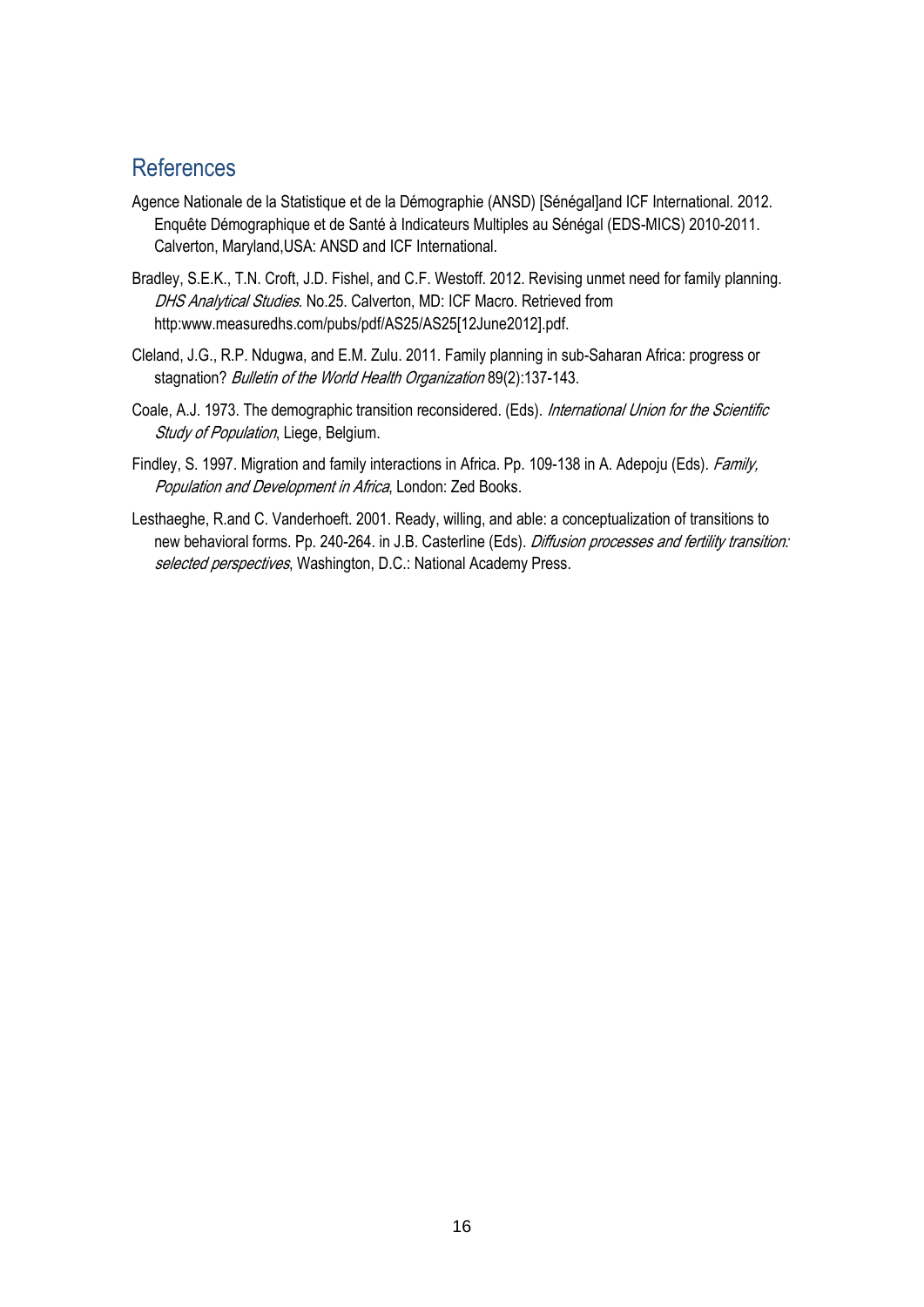# <span id="page-23-0"></span>Appendix





**Western:** Dakar and Thiès Régions **Central:** Diourbel, Fatick, Kaolack and Kaffrine Régions **Northern:** Saint-Louis, Louga and Matam Régions, **South:** Ziguinchor, Sédhiou and Kolda Régions **Southeast:** Tambacounda and Kédougou Régions Source: Senegal DHS 2010-11 final report.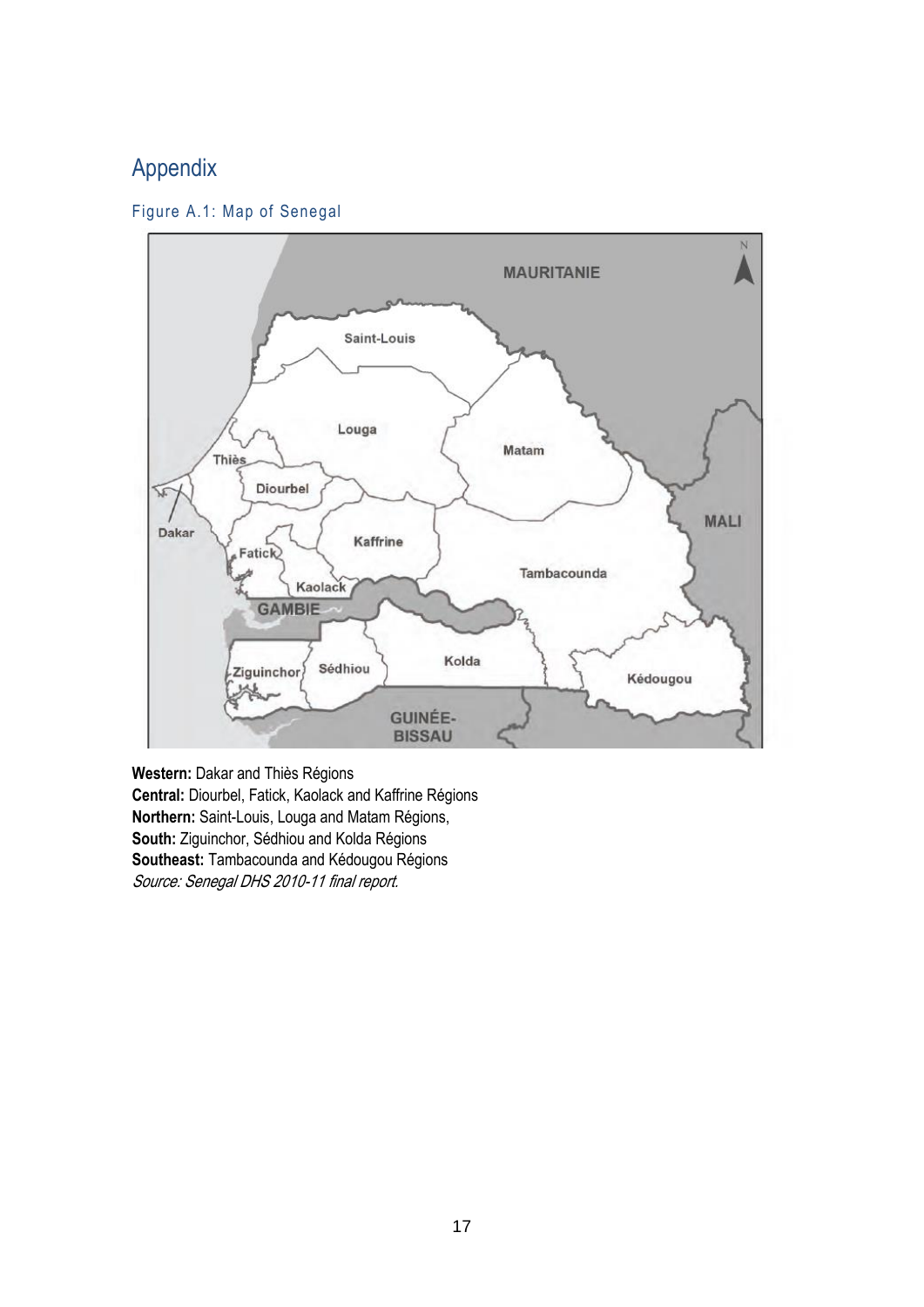Table A.1: Definition of indicators used for the analysis (All indicators are confined to fecund/non-pregnant, non-abstaining currently married or co-habiting women)

|                | <b>Indicator</b>                                                  | <b>Definition</b>                                                                                                                                                                                                                                           |
|----------------|-------------------------------------------------------------------|-------------------------------------------------------------------------------------------------------------------------------------------------------------------------------------------------------------------------------------------------------------|
| 1              | Unmet need for FP (access &<br>attitude)                          | % of all women who have access (knowledge of pills and<br>injectables, and a supply source) and attitude (intention to<br>use in the future) to FP use and want to delay next child for<br>at least 2+ year, but NOT using modern method among all<br>women |
| $\overline{2}$ | Unmet need for FP (access & but<br>not attitude)                  | % of all women who have access, but do have attitude to FP<br>use and want to delay next child for at least 2+ year, but NOT<br>using modern method among all women                                                                                         |
| $\mathbf{3}$   | Unmet need for FP (attitude, but not<br>access)                   | % of all women who have attitude, but do not have access to<br>FP use and want to delay next child for at least 2+ year, but<br>NOT using modern method among all women                                                                                     |
| $\overline{4}$ | Unmet need for FP (neither access<br>nor attitude)                | % of all women who have neither access nor attitude to FP<br>use and want to delay next child for at least 2+ year, but NOT<br>using modern method among all women                                                                                          |
| 5              | Want another child and using<br>modern method                     | % of all women who want another child using modern<br>method among all women                                                                                                                                                                                |
| 6              | Want no more children and using<br>any modern method for limiting | % of all women who want no more child and using modern<br>method among all women                                                                                                                                                                            |
| $\overline{7}$ | Desire a birth within 2 years                                     | % of all women who want another child within 2 years among<br>all women (excluding modern contraceptive current users)                                                                                                                                      |

#### Table A.2: Distributions of women, Senegal DHS 2010 -11

|                              |                                                                                                                         | Weighted N | $\%$  |
|------------------------------|-------------------------------------------------------------------------------------------------------------------------|------------|-------|
|                              | Exposed to pregnancy risk at survey a                                                                                   | 4,663      | 29.7  |
| Currently married/cohabiting | Fecund & not postpartum abstaining & had unmet need, but<br>data on knowledge of a supply source and intention were not |            |       |
|                              | collected or missingb                                                                                                   | 76         | 0.48  |
|                              | Fecund & postpartum abstaining                                                                                          | 400        | 2.55  |
|                              | Pregnant                                                                                                                | 1159       | 7.39  |
|                              | Amenorrheic                                                                                                             | 2,242      | 14.3  |
|                              | Infecund, menopausal                                                                                                    | 1,807      | 11.5  |
|                              | Never/formerly married                                                                                                  | 5,341      | 34.0  |
| Total                        |                                                                                                                         | 15,688     | 100.0 |

a Women who were not pregnant, or still postpartum abstaining or amenorrheic after the most recent birth.

**b** These were using a traditional method.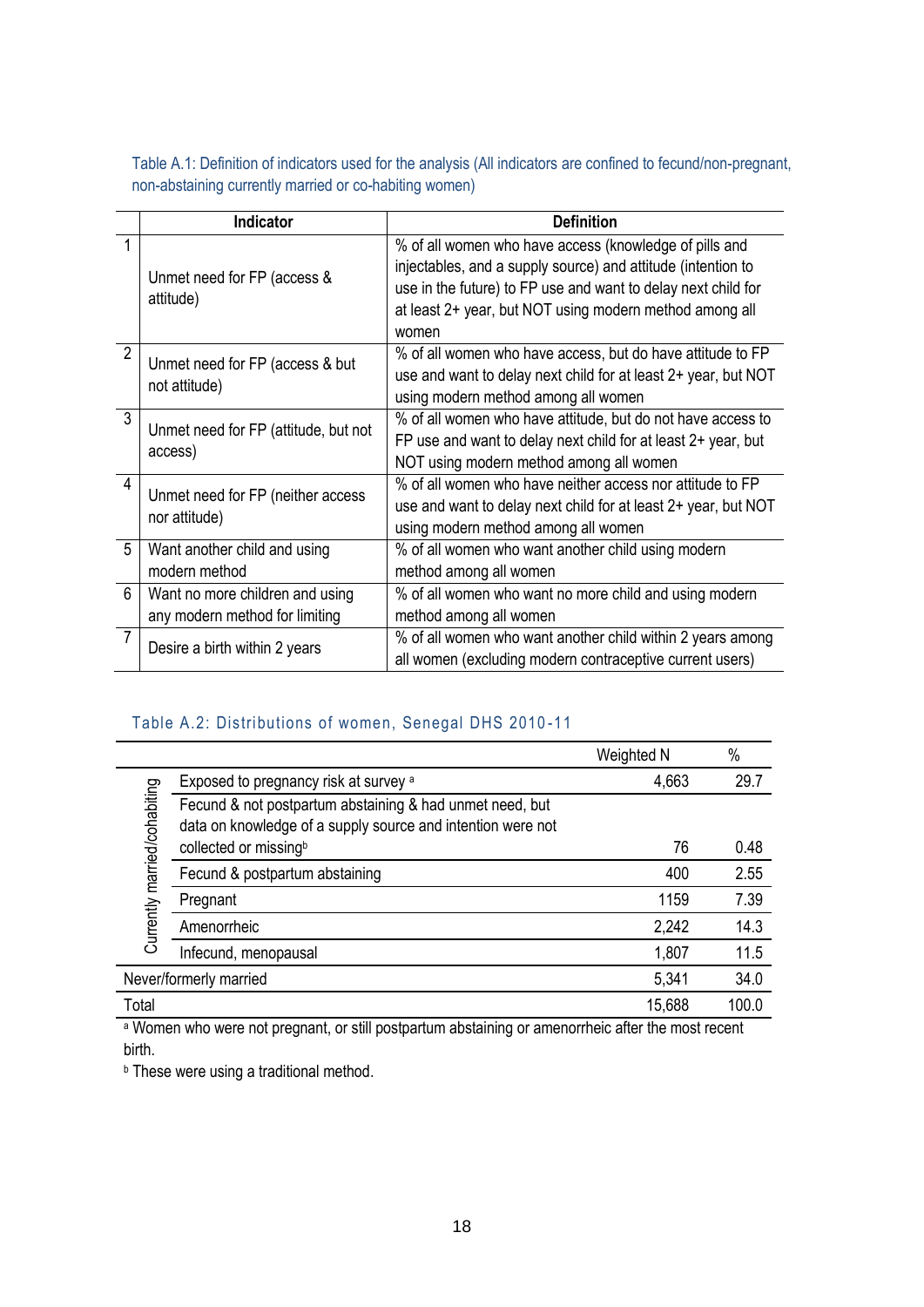| Weighted                                                                                                                               | Southeastern          |
|----------------------------------------------------------------------------------------------------------------------------------------|-----------------------|
| $\%$<br>${\sf N}$<br>Central<br>Northern<br>South<br>urban<br>Western<br>rural                                                         |                       |
| <b>Percentages</b>                                                                                                                     |                       |
| 642<br>13.8<br>12.3<br>13.6<br>11.7<br>15.3<br>14.8<br>14.7<br>access & attitude                                                       | 12.3                  |
| Unmet need for FP<br>access, but not<br>14.3<br>700<br>15.0<br>15.6<br>15.5<br>14.7<br>17.6<br>10.2<br>attitude                        | 12.5                  |
| attitude, but not<br>160<br>3.4<br>2.6<br>4.3<br>2.2<br>5.1<br>3.0<br>access                                                           | 3.6<br>5.4            |
| neither access<br>444<br>9.5<br>5.8<br>13.0<br>12.6<br>14.6<br>nor attitude<br>5.0                                                     | 6.2<br>16.3           |
| 11.5<br>13.8<br>671<br>14.4<br>21.8<br>21.3<br>8.1<br>7.4<br>using to space                                                            | 6.9                   |
| 360<br>11.0<br>5.2<br>10.6<br>5.0<br>5.1<br>using to limit<br>7.7                                                                      | 9.0<br>3.1            |
| 36.2<br>29.5<br>42.4<br>40.7<br>36.5<br>1686<br>30.3<br>42.6<br>desire birth <2 years<br>100.0<br>100.0                                | 43.6                  |
| 100.0<br>100.0<br>100.0<br>100.0<br>100.0<br>4663<br>Total<br>45.9<br>Total unmet need<br>41.7<br>38.0<br>45.2<br>37.5<br>46.9<br>34.6 | 100.0<br>46.5         |
| p-value for $x^2$ test<br>1946<br>< 0.001                                                                                              | < 0.001               |
|                                                                                                                                        |                       |
| <b>Weighted N</b>                                                                                                                      |                       |
| 642<br>347<br>295<br>179<br>access &attitude<br>275<br>94                                                                              | 62<br>33              |
| access, but not<br>700<br>324<br>195<br>141<br>376<br>288<br>attitude                                                                  | 43<br>33              |
| Jnmet need for FP<br>attitude, but not<br>67<br>160<br>58<br>103<br>40<br>24<br>access                                                 | 14<br>15              |
| neither access                                                                                                                         |                       |
| 444<br>131<br>313<br>92<br>166<br>117<br>nor attitude                                                                                  | 26<br>43              |
| 671<br>494<br>178<br>396<br>107<br>92<br>using to space                                                                                | 58<br>18              |
| 360<br>69<br>241<br>119<br>204<br>41<br>using to limit<br>667<br>562<br>desire birth <2 years<br>1686<br>1019<br>537<br>292            | 8<br>38<br>116<br>179 |
| 2402<br>801<br>420<br>Total<br>4663<br>0.41<br>2261<br>1857<br>1320                                                                    | 265                   |

## Table A.3: Distribution of unmet need for family planning, modern method use and fertility desire in next 2 years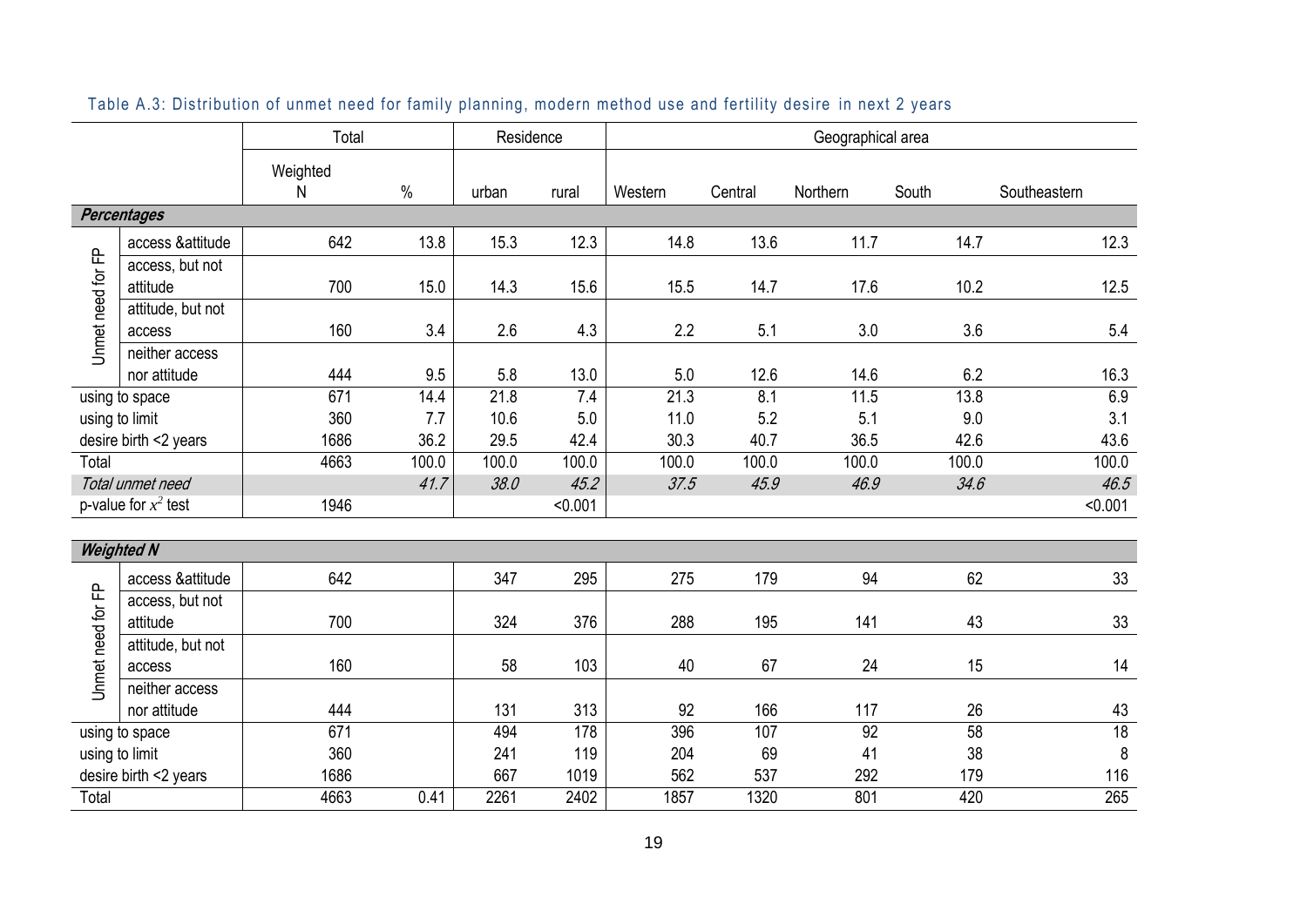|                   |                                | Mother's age |           | Mother's education |         |            |                 | Household wealth |        |        |         |
|-------------------|--------------------------------|--------------|-----------|--------------------|---------|------------|-----------------|------------------|--------|--------|---------|
|                   |                                |              |           |                    |         |            |                 |                  |        |        |         |
|                   |                                | $30$ yrs     | $30+$ yrs | no education       | primary | secondary+ | poorest         | poorer           | middle | richer | richest |
|                   | <b>Percentages</b>             |              |           |                    |         |            |                 |                  |        |        |         |
| 윤                 | access &attitude               | 13.2         | 14.3      | 12.3               | 16.3    | 16.4       | 11.6            | 12.9             | 13.3   | 14.1   | 15.9    |
|                   | access, but not<br>attitude    | 11.0         | 19.0      | 17.3               | 10.7    | 12.0       | 11.0            | 18.3             | 20.5   | 14.4   | 11.7    |
| Unmet need for    | attitude, but not<br>access    | 4.1          | 2.8       | 4.4                | 2.1     | 1.2        | 7.1             | 3.9              | 2.7    | 3.3    | 1.4     |
|                   | neither access<br>nor attitude | 10.4         | 8.6       | 11.9               | 7.0     | 2.9        | 19.0            | 11.3             | 9.3    | 7.3    | 4.2     |
| using to space    |                                | 15.2         | 13.6      | 9.4                | 20.4    | 27.2       | 4.0             | 8.3              | 12.6   | 18.2   | 23.3    |
|                   | using to limit                 | 0.9          | 14.5      | 6.8                | 10.0    | 8.1        | 4.9             | 5.7              | 8.3    | 8.7    | 9.6     |
|                   | desire birth <2 yrs            | 45.2         | 27.1      | 38.0               | 33.4    | 32.3       | 42.4            | 39.6             | 33.3   | 34.0   | 33.9    |
| Total             |                                | 100.0        | 100.0     | 100.0              | 100.0   | 100.0      | 100.0           | 100.0            | 100.0  | 100.0  | 100.0   |
|                   | Total unmet need               | 38.7         | 44.8      | 45.8               | 36.1    | 32.5       | 48.7            | 46.4             | 45.8   | 39.1   | 33.2    |
|                   | p-value for $x^2$ test         |              | < 0.001   |                    |         | < 0.001    |                 |                  |        |        | < 0.001 |
|                   | <b>Weighted N</b>              |              |           |                    |         |            |                 |                  |        |        |         |
|                   | access & attitude              | 308          | 334       | 359                | 182     | 102        | 89              | 102              | 117    | 151    | 184     |
|                   | access, but not<br>attitude    | 257          | 443       | 506                | 120     | 74         | 85              | 145              | 181    | 154    | 136     |
| Unmet need for FP | attitude, but not<br>access    | 96           | 65        | 129                | 24      | 8          | 54              | 31               | 24     | 35     | 16      |
|                   | neither access<br>nor attitude | 243          | 201       | 348                | 78      | 18         | 146             | 89               | 82     | 79     | 49      |
|                   | using to space                 | 354          | 318       | 275                | 229     | 168        | $\overline{31}$ | 66               | 111    | 195    | 269     |
|                   | using to limit                 | 22           | 338       | 198                | 112     | 50         | 37              | 45               | 73     | 93     | 111     |
|                   | desire birth <2 years          | 1056         | 630       | 1113               | 374     | 199        | 325             | 312              | 293    | 365    | 391     |
| Total             |                                | 2335         | 2328      | 2927               | 1118    | 618        | 766             | 789              | 881    | 1072   | 1156    |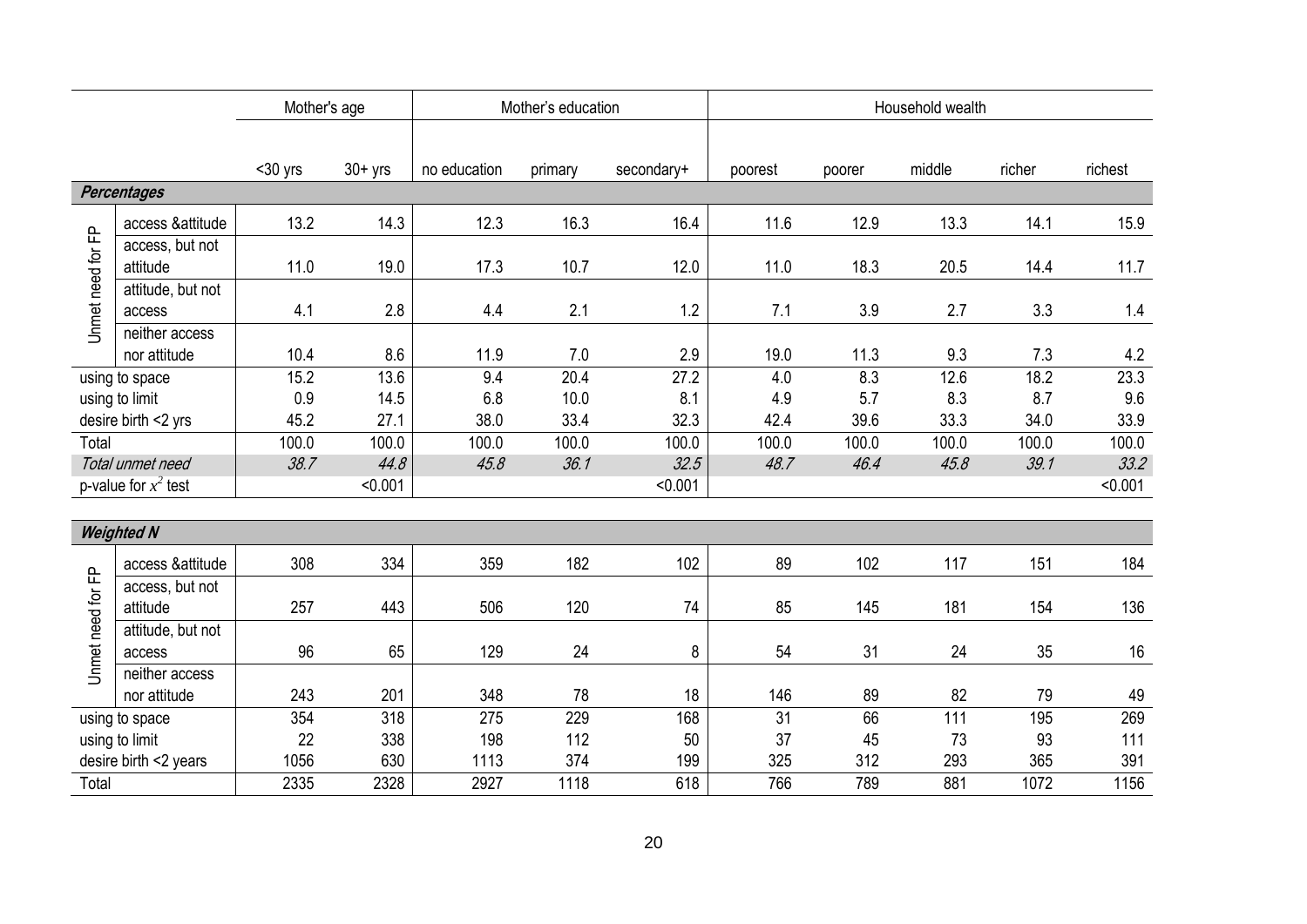|                       |                                | Wealth + Residence<br>Education + residence |                |                |            |                        |                                |                      |                        |                    |
|-----------------------|--------------------------------|---------------------------------------------|----------------|----------------|------------|------------------------|--------------------------------|----------------------|------------------------|--------------------|
|                       |                                | urban/<br>poor                              | urban/<br>rich | rural/<br>poor | rural/rich | urban/<br>no education | urban/<br>primary<br>education | urban/<br>secondary+ | rural/<br>no education | rural/<br>primary+ |
|                       | <b>Percentages</b>             |                                             |                |                |            |                        |                                |                      |                        |                    |
|                       | access & attitude              | 12.6                                        | 16.1           | 12.5           | 12.0       | 13.2                   | 17.0                           | 17.0                 | 11.8                   | 14.4               |
| Unmet need for FP     | access, but not<br>attitude    | 22.1                                        | 12.3           | 13.4           | 18.9       | 19.3                   | 9.8                            | 11.8                 | 16.3                   | 12.9               |
|                       | attitude, but not              |                                             |                |                |            |                        |                                |                      |                        |                    |
|                       | access                         | 4.3                                         | 2.1            | 5.4            | 2.7        | 4.3                    | 1.3                            | 1.2                  | 4.5                    | 3.4                |
|                       | neither access                 |                                             |                |                |            |                        |                                |                      |                        |                    |
|                       | nor attitude                   | 9.0                                         | 5.0            | 15.6           | 9.3        | 6.8                    | 7.2                            | 2.0                  | 14.4                   | 6.8                |
|                       | using to space                 | 15.2                                        | 23.6           | 5.8            | 9.7        | 17.2                   | 22.6                           | $\overline{29.3}$    | 5.5                    | 15.6               |
| using to limit        |                                | 10.3                                        | 10.7           | 5.3            | 4.5        | 9.8                    | 12.5                           | 9.5                  | 5.3                    | 3.7                |
| desire birth <2 years |                                | 26.6                                        | 30.3           | 42.1           | 42.9       | 29.5                   | 29.7                           | 29.3                 | 42.2                   | 43.3               |
| Total                 |                                | 100.0                                       | 100.0          | 100.0          | 100.0      | 100.0                  | 100.0                          | 100.0                | 100.0                  | 100.0              |
|                       | Total unmet need               | 47.9                                        | 35.4           | 46.9           | 42.9       | 43.5                   | 35.2                           | 32.0                 | 47.0                   | 37.5               |
|                       | p-value for $x^2$ test         |                                             |                |                | < 0.001    |                        |                                |                      |                        | < 0.001            |
|                       | <b>Weighted N</b>              |                                             |                |                |            |                        |                                |                      |                        |                    |
|                       |                                |                                             |                |                |            |                        |                                |                      |                        |                    |
|                       | access & attitude              | 60                                          | 287            | 177            | 118        | 128                    | 131                            | 89                   | 231                    | 64                 |
|                       | access, but not<br>attitude    | 104                                         | 220            | 190            | 186        | 187                    | 75                             | 62                   | 319                    | 57                 |
| Unmet need for FP     | attitude, but not<br>access    | 20                                          | 38             | 76             | 27         | 41                     | 10                             | 6                    | 88                     | 15                 |
|                       | neither access<br>nor attitude | 42                                          | 89             | 221            | 92         | 66                     | 55                             | 11                   | 283                    | 30                 |
|                       | using to space                 | $\overline{72}$                             | 422            | 82             | 96         | 167                    | 174                            | 153                  | 108                    | 69                 |
|                       | using to limit                 | 49                                          | 192            | 75             | 45         | 95                     | 96                             | 49                   | 103                    | 16                 |
|                       | desire birth <2 years          | 125                                         | 542            | 597            | 422        | 286                    | 229                            | 153                  | 827                    | 192                |
| Total                 |                                | 472                                         | 1790           | 1417           | 985        | 969                    | 770                            | 522                  | 1958                   | 444                |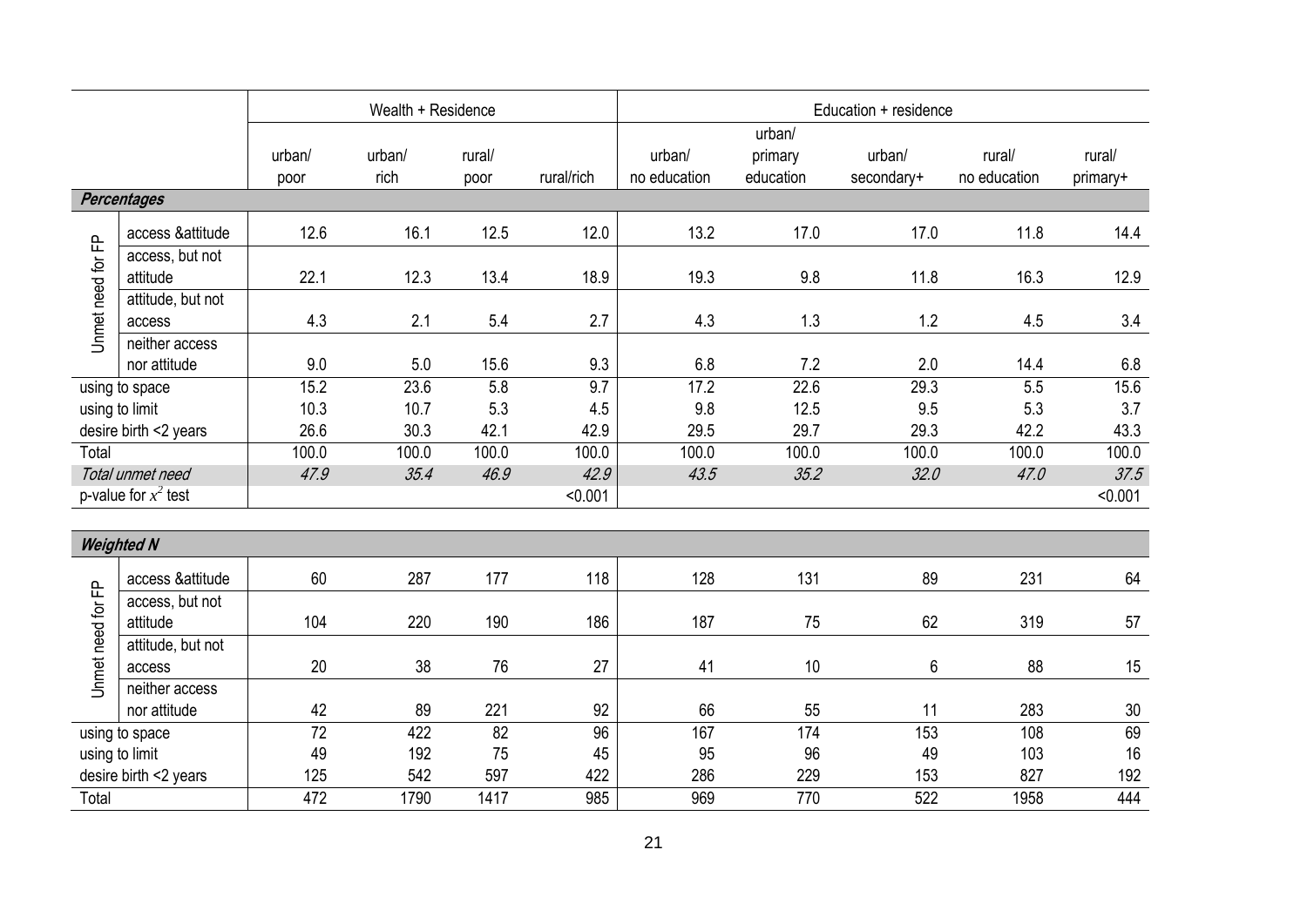|                       | Time since the last birth   |             |                                     |                                        | Breastfeeding (last birth <2 yrs) |                            | Breastfeeding (last birth>=2 yrs) |                            |  |
|-----------------------|-----------------------------|-------------|-------------------------------------|----------------------------------------|-----------------------------------|----------------------------|-----------------------------------|----------------------------|--|
|                       |                             | no children | had birth in<br>the past 0-2<br>yrs | had a birth in<br>the past $2+$<br>yrs | Not currently<br>breastfeeding    | Currently<br>breastfeeding | Not currently<br>breastfeeding    | Currently<br>breastfeeding |  |
| <b>Percentages</b>    |                             |             |                                     |                                        |                                   |                            |                                   |                            |  |
|                       | access & attitude           | 3.7         | 21.9                                | 11.5                                   | 14.0                              | 24.1                       | 11.5                              | 11.9                       |  |
| Unmet need for FP     | access, but not             |             |                                     |                                        |                                   |                            |                                   |                            |  |
|                       | attitude                    | 2.8         | 19.4                                | 15.7                                   | 13.3                              | 21.0                       | 15.3                              | 21.2                       |  |
|                       | attitude, but not           |             |                                     |                                        |                                   |                            |                                   |                            |  |
|                       | access                      | 1.9         | 6.0                                 | 2.3                                    | 2.7                               | 6.9                        | 1.9                               | 8.9                        |  |
|                       | neither access nor          |             |                                     |                                        |                                   |                            |                                   |                            |  |
|                       | attitude                    | 7.6         | 12.8                                | 8.0                                    | 9.4                               | 13.8                       | 7.5                               | 16.2                       |  |
| using to space        |                             | 5.2         | 19.6                                | 13.7                                   | 18.7                              | 19.9                       | 13.6                              | 14.8                       |  |
| using to limit        |                             | 0.0         | 5.0                                 | 11.5                                   | 5.4                               | 4.9                        | 12.0                              | 3.2                        |  |
| desire birth <2 years |                             | 78.8        | 15.3                                | 37.2                                   | 36.4                              | 9.5                        | 38.1                              | 23.8                       |  |
| Total                 |                             | 100.0       | 100.0                               | 100.0                                  | 100.0                             | 100.0                      | 100.0                             | 100.0                      |  |
|                       | Total unmet need            | 16.0        | 60.0                                | 37.6                                   | 39.5                              | 65.7                       | 36.3                              | 58.3                       |  |
|                       | p-value for $x^2$ test      |             |                                     | < 0.001                                |                                   | < 0.001                    |                                   | 0.004                      |  |
| <b>Weighted N</b>     |                             |             |                                     |                                        |                                   |                            |                                   |                            |  |
|                       |                             |             |                                     |                                        |                                   |                            |                                   |                            |  |
|                       | access &attitude            | 25          | 331                                 | 286                                    | 46                                | 285                        | 268                               | 18                         |  |
| Unmet need for FP     | access, but not<br>attitude | 19          | 293                                 | 388                                    | 44                                | 249                        | 357                               | 31                         |  |
|                       | attitude, but not           |             |                                     |                                        |                                   |                            |                                   |                            |  |
|                       | access                      | 13          | 90                                  | 57                                     | 9                                 | 81                         | 44                                | 13                         |  |
|                       | neither access nor          |             |                                     |                                        |                                   |                            |                                   |                            |  |
|                       | attitude                    | 51          | 194                                 | 199                                    | 31                                | 163                        | 175                               | 24                         |  |
|                       | using to space              | 35          | 297                                 | 339                                    | 62                                | 235                        | 318                               | $\overline{22}$            |  |
| using to limit        |                             | 0           | 76                                  | 284                                    | 18                                | 58                         | 279                               | 5                          |  |
| desire birth <2 years |                             | 532         | 232                                 | 922                                    | 120                               | 112                        | 887                               | 35                         |  |
| Total                 |                             | 675         | 1514                                | 2475                                   | 329                               | 1184                       | 2,328                             | 147                        |  |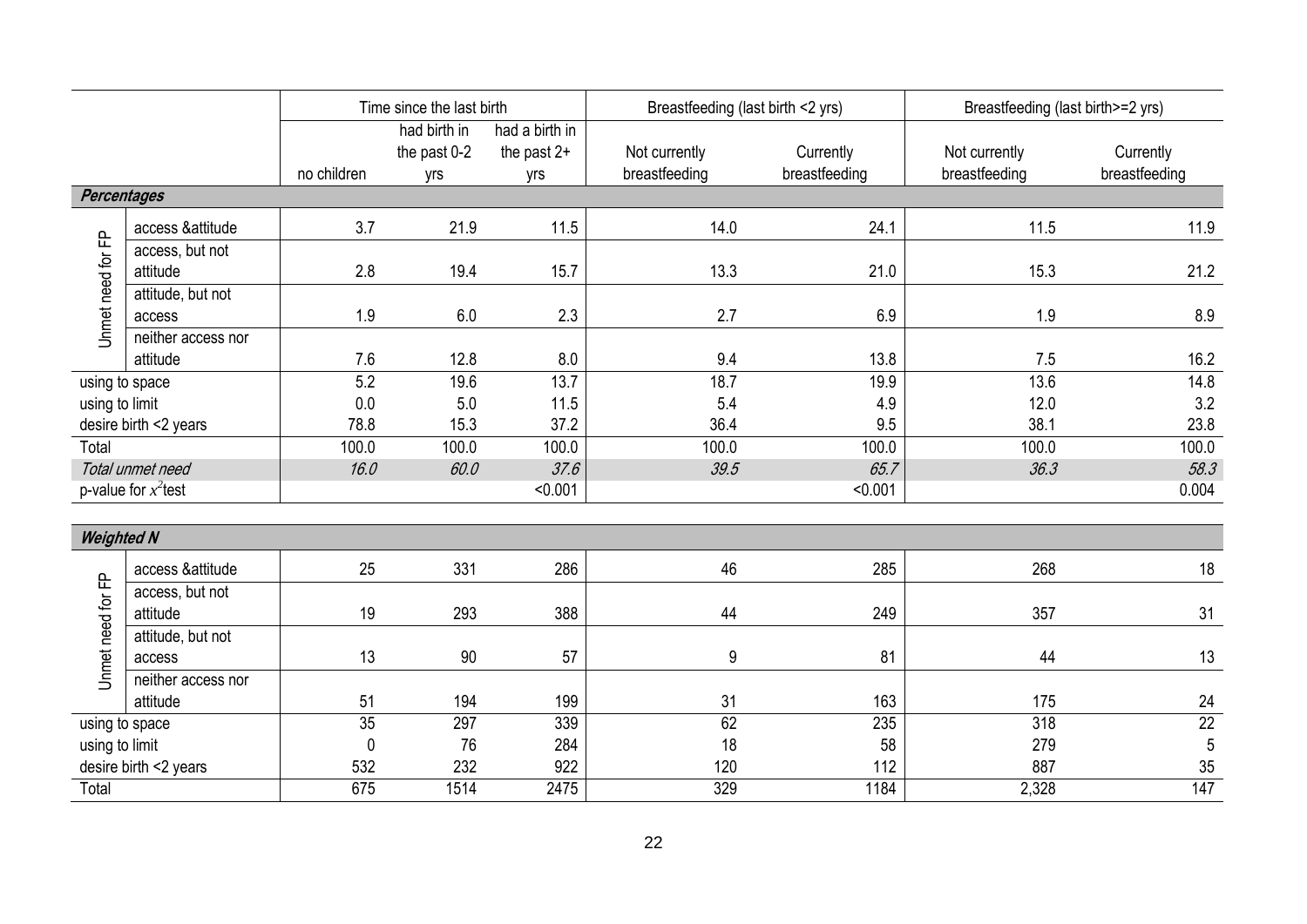|                   |                             |              | Parity          |             |       | Want another child | Used modern method<br>in the past 5 years |         |
|-------------------|-----------------------------|--------------|-----------------|-------------|-------|--------------------|-------------------------------------------|---------|
|                   |                             | 0-2 children | 3 or 4 children | 5+ children | Yes   | No                 | Noa                                       | Yes     |
| Percentages       |                             |              |                 |             |       |                    |                                           |         |
|                   | access &attitude            | 12.6         | 12.7            | 16.4        | 12.9  | 17.1               | 14.1                                      | 13.1    |
|                   | access, but not attitude    | 9.1          | 15.4            | 23.7        | 11.4  | 28.8               | 19.9                                      | 5.4     |
| Unmet need for FP | attitude, but not access    | 3.0          | 3.8             | 3.8         | 3.2   | 4.3                | 5.0                                       | 0.3     |
|                   | neither access nor attitude | 7.9          | 9.4             | 12.0        | 8.7   | 12.7               | 14.0                                      | 0.8     |
| using to space    |                             | 14.8         | 21.6            | 8.4         | 18.2  | 0.0                | 0.0                                       | 42.7    |
| using to limit    |                             | 0.7          | 5.5             | 20.1        | 0.0   | 37.1               | 0.0                                       | 22.9    |
|                   | desire birth <2 years       | 51.8         | 31.6            | 15.7        | 45.7  | 0.0                | 46.9                                      | 15.0    |
| Total             |                             | 100.0        | 100.0           | 100.0       | 100.0 | 100.0              | 100.0                                     | 100.0   |
|                   | Total unmet need            | 32.7         | 41.4            | 55.8        | 36.2  | 63.0               | 53.1                                      | 19.5    |
|                   | p-value for $x^2$ test      |              |                 | < 0.001     |       | < 0.001            |                                           | < 0.001 |
|                   |                             |              |                 |             |       |                    |                                           |         |
| <b>Weighted N</b> |                             |              |                 |             |       |                    |                                           |         |
|                   | access &attitude            | 272          | 137             | 233         | 475   | 167                | 437                                       | 205     |
|                   | access, but not attitude    | 198          | 166             | 336         | 420   | 280                | 615                                       | 85      |
| Unmet need for FP | attitude, but not access    | 66           | 41              | 53          | 118   | 42                 | 156                                       | 4       |
|                   | neither access nor attitude | 172          | 101             | 171         | 321   | 124                | 432                                       | 12      |
| using to space    |                             | 321          | 232             | 119         | 671   | $\mathbf{0}$       | 0                                         | 671     |
| using to limit    |                             | 15           | 59              | 286         | 0     | 360                | 0                                         | 360     |
|                   | desire birth <2 years       | 1124         | 339             | 223         | 1686  | $\Omega$           | 1450                                      | 235     |
| Total             |                             | 2167         | 1075            | 1421        | 3692  | 972                | 3090                                      | 1573    |

a 'No' includes women who had never tried to delay or avoid pregnancy, women who did not use modern method for 5 years prior to the survey, and those who had used traditional method but not modern method for 5 years prior to the survey.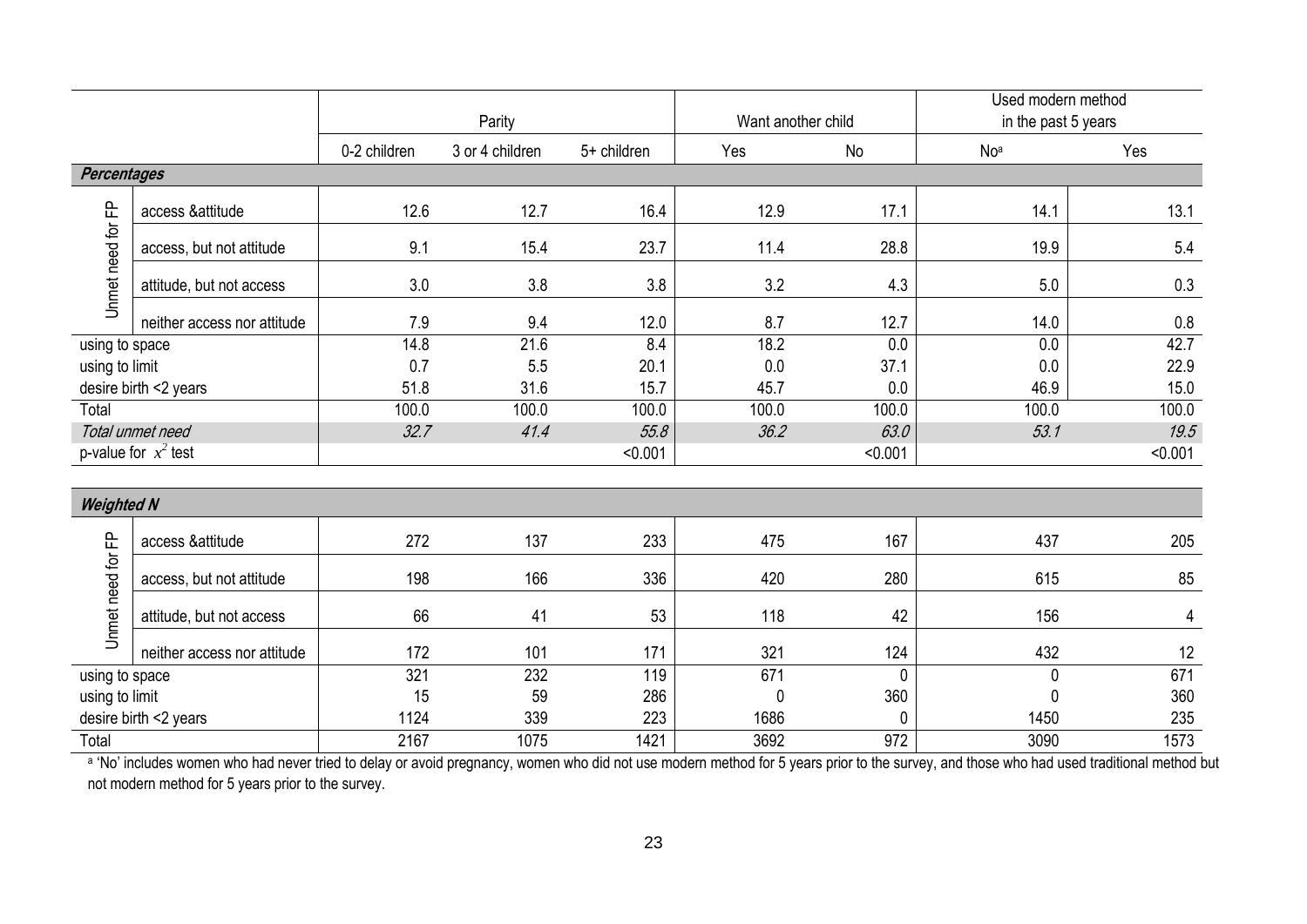|                                                  | <b>SENEGAL</b> |      |        |               |
|--------------------------------------------------|----------------|------|--------|---------------|
|                                                  | Adjusted OR    |      | 95% CI |               |
| Residence (ref. urban)                           |                |      |        |               |
| Rural                                            | 1.57           | 1.15 | 2.13   | $***$         |
|                                                  |                |      |        |               |
| Area (ref. Western)                              |                |      |        |               |
| Central                                          | 1.57           | 1.10 | 2.24   | $\pmb{\star}$ |
| Northern                                         | 1.41           | 0.99 | 2.03   |               |
| South                                            | 0.76           | 0.50 | 1.15   |               |
| Southeast                                        | 1.88           | 1.16 | 3.04   | $***$         |
|                                                  |                |      |        |               |
| Wealth (ref. Middle)                             |                |      |        |               |
| Poorest                                          | 1.70           | 1.18 | 2.47   | $***$         |
| Poor                                             | 1.19           | 0.86 | 1.66   |               |
| Rich                                             | 0.86           | 0.64 | 1.15   |               |
| Richest                                          | 0.76           | 0.52 | 1.11   |               |
|                                                  |                |      |        |               |
| Education (ref. no education)                    |                |      |        |               |
| Primary                                          | 0.60           | 0.45 | 0.79   | $***$         |
| Secondary +                                      | 0.53           | 0.35 | 0.82   | $***$         |
|                                                  |                |      |        |               |
| Breastfeeding (ref. not breastfeeding at survey) |                |      |        |               |
| Breastfeeding                                    | 1.47           | 1.15 | 1.89   | $***$         |
|                                                  |                |      |        |               |
| Parity (ref. 3-4 children)                       |                |      |        |               |
| 0-2 children                                     | 1.51           | 1.08 | 2.10   | $\star$       |
| 5+ children                                      | 1.17           | 0.91 | 1.50   |               |
|                                                  |                |      |        |               |
| Mother's age (ref.<30 yrs)                       |                |      |        |               |
| 30+ years old                                    | 0.83           | 0.59 | 1.16   |               |
|                                                  |                |      |        |               |
| Weighted N <sup>a</sup>                          | 2977           |      |        |               |
|                                                  |                |      |        |               |

#### Table A.4: Adjusted odds ratio for unmet need versus using a modern meth od

a Women who desired another child within 2 years and were not using any modern method were excluded from this analysis.

\* p < 0.05, \*\* p < 0.01,\*\*\* p < 0.001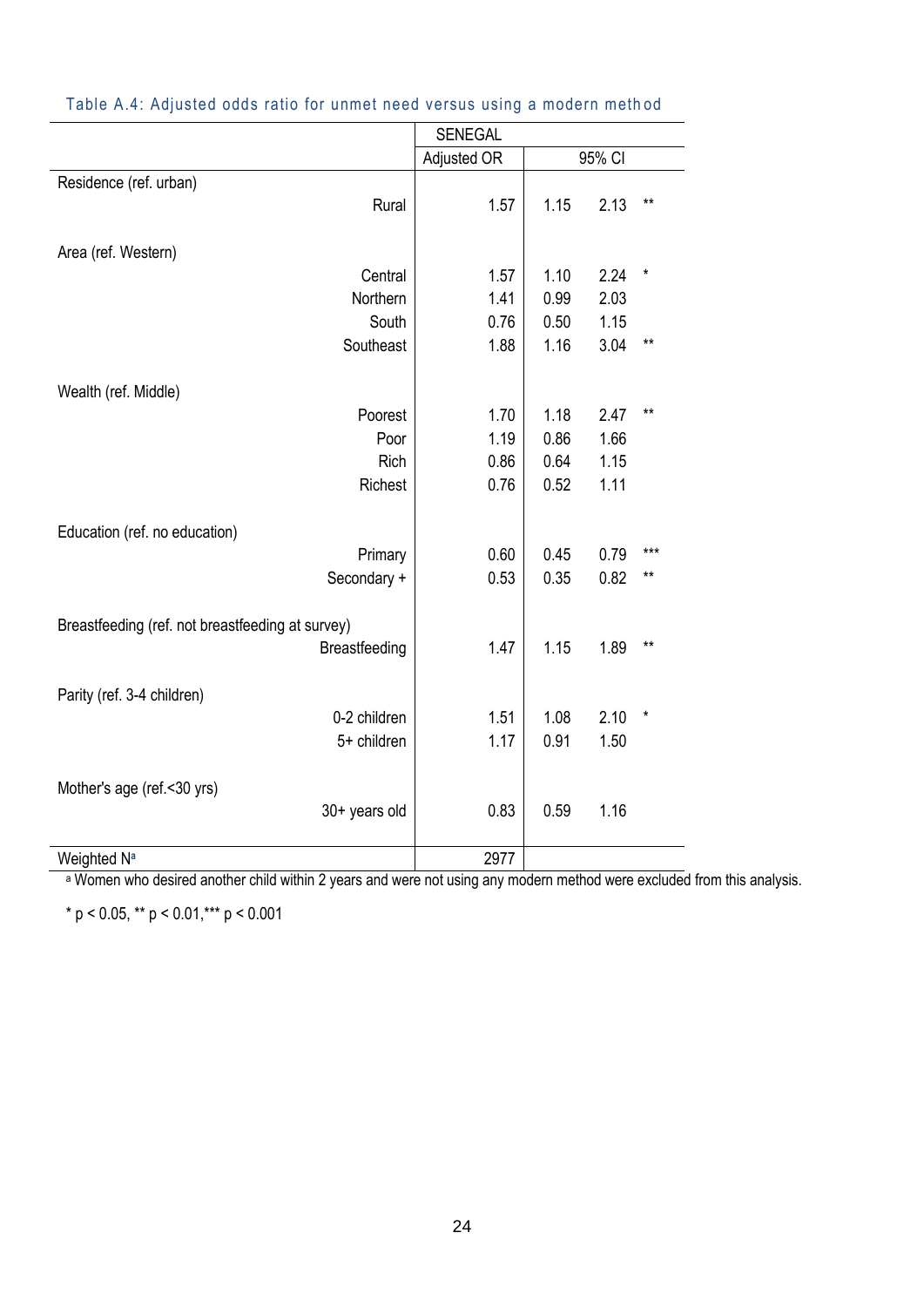Table A.5. Adjusted relative risk ratios of belonging to specified categories of unmet need or wanting a child soon versus being a modern method users

|                                                  | Unmet need for FP vs using a modern method |             |          |                        |                     |      |                        |         |                     |                        |        |                             |                        |        |                           |         |      |      |      |       |
|--------------------------------------------------|--------------------------------------------|-------------|----------|------------------------|---------------------|------|------------------------|---------|---------------------|------------------------|--------|-----------------------------|------------------------|--------|---------------------------|---------|------|------|------|-------|
|                                                  | Access & attitude                          |             |          |                        | Access, no attitude |      |                        |         | Attitude, no access |                        |        | Neither access nor attitude |                        |        | Desire birth within 2 yrs |         |      |      |      |       |
|                                                  | Adjusted<br><b>RRRa</b>                    | 95% CI      |          | Adjusted<br><b>RRR</b> | 95% CI              |      | Adjusted<br><b>RRR</b> | 95% CI  |                     | Adjusted<br><b>RRR</b> | 95% CI |                             | Adjusted<br><b>RRR</b> | 95% CI |                           |         |      |      |      |       |
| Residence (ref. urban)                           |                                            |             |          |                        |                     |      |                        |         |                     |                        |        |                             |                        |        |                           |         |      |      |      |       |
| Rural                                            | 1.43                                       | 1.02        | $2.03$ * |                        | 1.60                | 1.1  | 2.31                   | $\star$ | 1.11                | 0.59                   | 2.10   |                             | 1.81                   | 1.12   | 2.93                      | $\star$ | 2.68 | 1.96 | 3.67 | $***$ |
| Area (ref. Western)                              |                                            |             |          |                        |                     |      |                        |         |                     |                        |        |                             |                        |        |                           |         |      |      |      |       |
| Central                                          | 1.57                                       | 1.03        | 2.41     | $\star$                | 1.18                | 0.79 | 1.78                   |         | 2.45                | 1.22                   | 4.91   | $\star$                     | 2.38                   | 1.35   | 4.2                       | $***$   | 1.62 | 1.13 | 2.32 | $***$ |
| Northern                                         | 1.17                                       | 0.77        | 1.79     |                        | 1.24                | 0.84 | 1.83                   |         | 1.17                | 0.50                   | 2.70   |                             | 2.37                   | 1.33   | 4.24                      | $***$   | 1.21 | 0.84 | 1.74 |       |
| South                                            | 1.11                                       | 0.70        | 1.76     |                        | 0.53                | 0.32 | 0.88                   | $\star$ | 1.03                | 0.45                   | 2.36   |                             | 0.71                   | 0.37   | 1.35                      |         | 1.34 | 0.85 | 2.09 |       |
| Southeast                                        | 1.83                                       | 1.00        | 3.35     |                        | 1.35                | 0.74 | 2.47                   |         | 2.38                | 0.82                   | 6.89   |                             | 3.14                   | 1.53   | 6.41                      | $***$   | 2.50 | 1.64 | 3.81 | $***$ |
| Wealth (ref. middle)                             |                                            |             |          |                        |                     |      |                        |         |                     |                        |        |                             |                        |        |                           |         |      |      |      |       |
| Poorest                                          | 1.48                                       | 0.94        | 2.33     |                        | 0.91                | 0.59 | 1.39                   |         | 3.98                | 2.03                   | 7.83   | $***$                       | 2.96                   | 1.76   | 4.97                      | $***$   | 2.19 | 1.51 | 3.19 | $***$ |
| Poor                                             | 1.17                                       | 0.78        | 1.76     |                        | 1.07                | 0.72 | 1.6                    |         | 1.56                | 0.77                   | 3.20   |                             | 1.35                   | 0.85   | 2.16                      |         | 1.35 | 0.99 | 1.82 |       |
| Rich                                             | 0.98                                       | 0.68        | 1.40     |                        | 0.70                | 0.46 | 1.07                   |         | 1.14                | 0.46                   | 2.82   |                             | 0.96                   | 0.59   | 1.56                      |         | 1.14 | 0.81 | 1.60 |       |
| Richest                                          | 1.05                                       | 0.68        | 1.62     |                        | 0.59                | 0.35 | 0.99                   | $\star$ | 0.57                | 0.21                   | 1.55   |                             | 0.71                   | 0.29   | 1.71                      |         | 1.18 | 0.76 | 1.84 |       |
| Education (ref. no education)                    |                                            |             |          |                        |                     |      |                        |         |                     |                        |        |                             |                        |        |                           |         |      |      |      |       |
| Primary                                          | 0.85                                       | 0.61        | 1.18     |                        | 0.46                | 0.33 | 0.65                   | $***$   | 0.39                | 0.22                   | 0.70   | $***$                       | 0.54                   | 0.32   | 0.9                       | $\star$ | 0.51 | 0.39 | 0.66 | $***$ |
| Secondary +                                      | 0.78                                       | 0.49        | 1.22     |                        | 0.53                | 0.3  | 0.95                   | $\star$ | 0.24                | 0.09                   | 0.66   | $***$                       | 0.24                   | 0.12   | 0.48                      | $***$   | 0.34 | 0.2  | 0.57 | $***$ |
| Breastfeeding (ref. not breastfeeding at survey) |                                            |             |          |                        |                     |      |                        |         |                     |                        |        |                             |                        |        |                           |         |      |      |      |       |
| <b>Breastfeeding</b>                             |                                            | $1.69$ 1.25 | 2.28     | $***$                  | 1.35                | 1.02 | $1.77$ *               |         | 2.20                | 1.33                   | 3.65   | $***$                       | 1.12                   | 0.79   | 1.59                      |         | 0.14 | 0.1  | 0.19 | $***$ |
| Parity (ref 3-4 children)                        |                                            |             |          |                        |                     |      |                        |         |                     |                        |        |                             |                        |        |                           |         |      |      |      |       |
| 0-2 children                                     | 1.75                                       | 1.24        | 2.49     | $^{\star\star}$        | 1.23                | 0.83 | 1.82                   |         | 1.70                | 0.86                   | 3.36   |                             | 1.73                   | 0.97   | 3.09                      |         | 3.64 | 2.53 | 5.24 | $***$ |
| 5+ children                                      | 1.18                                       | 0.83        | 1.69     |                        | 1.15                | 0.84 | 1.57                   |         | 0.84                | 0.49                   | 1.44   |                             | 1.02                   | 0.71   | 1.46                      |         | 0.27 | 0.19 | 0.38 | $***$ |
| Mother's age (ref.<30 yrs)                       |                                            |             |          |                        |                     |      |                        |         |                     |                        |        |                             |                        |        |                           |         |      |      |      |       |
| 30 +years old                                    | 0.89                                       | 0.61        | 1.31     |                        | 1.11                | 0.76 | 1.62                   |         | 0.70                | 0.41                   | 1.19   |                             | 0.69                   | 0.45   | 1.07                      |         | 1.05 | 0.74 | 1.48 |       |
| N                                                | 642                                        |             |          |                        | 700                 |      |                        | 160     |                     |                        | 444    |                             |                        | 1686   |                           |         |      |      |      |       |

<sup>a</sup>RRR=relative risk ratio.  $* p < 0.05$ ,  $** p < 0.01$ ,  $*** p < 0.001$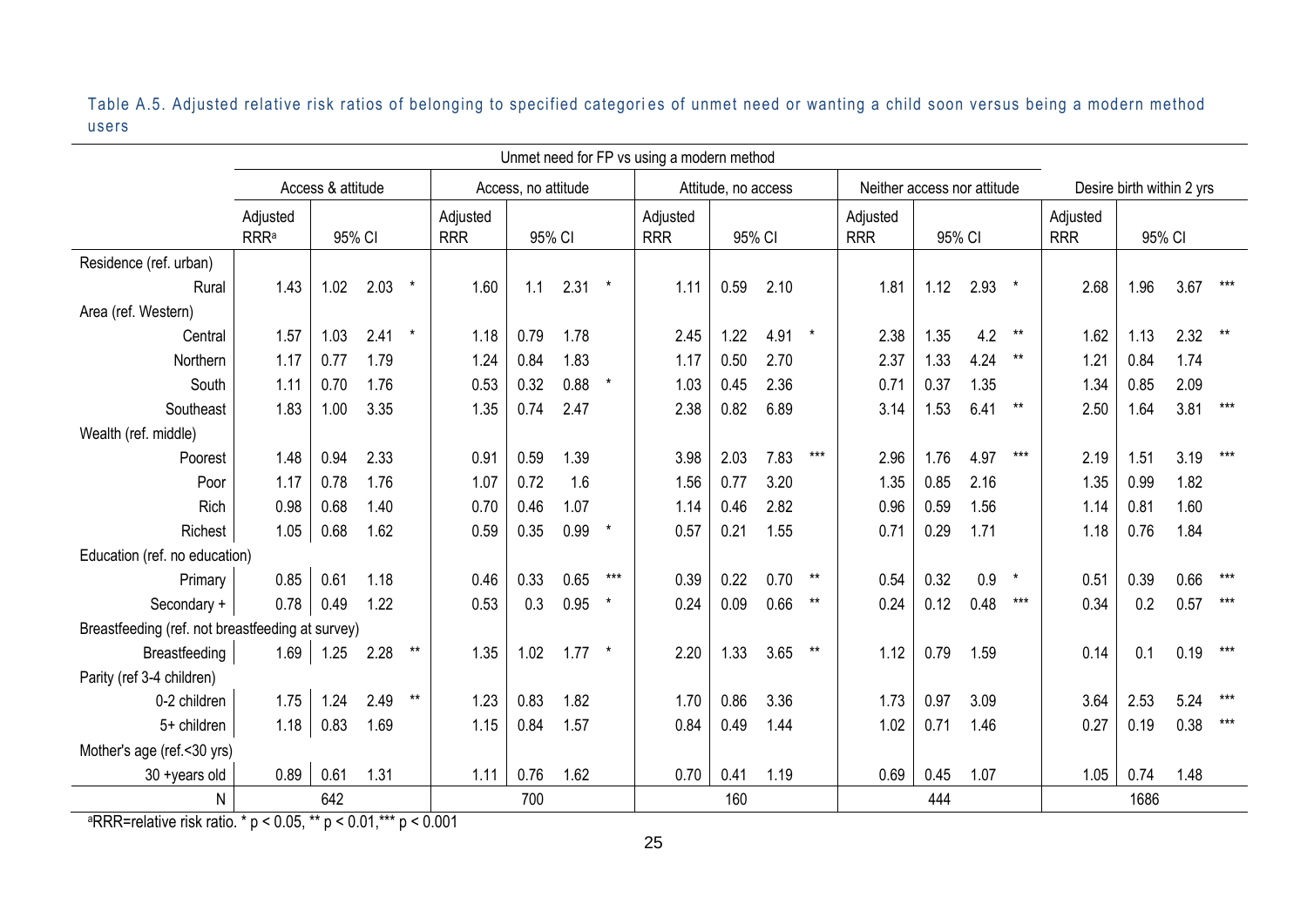|       | Unmet need for family planning |                 |                   |                    |       |  |  |  |
|-------|--------------------------------|-----------------|-------------------|--------------------|-------|--|--|--|
|       | access &                       | access, but not | attitude, but not | neither access nor |       |  |  |  |
|       | attitude                       | attitude        | access            | attitude           | Total |  |  |  |
|       | 14.4                           | 9.9             | 11.2              | 24.0               | 14.7  |  |  |  |
|       | 80.3                           | 83.0            | 82.7              | 71.4               | 79.4  |  |  |  |
|       | 5.1                            | 6.7             | 5.7               | 3.8                | 5.4   |  |  |  |
|       | 0.3                            | 0.4             | 0.5               | 0.9                | 0.5   |  |  |  |
| Total | 100.0                          | 100.0           | 100.0             | 100.0              | 100.0 |  |  |  |

#### Table A.6: Number of reasons for non-use per woman

#### Table A.7: Adjusted odds ratios for not having sex in the last 4 weeks versus having sex in the last 4 weeks

|                      |                                                                                       | Adjusted  |      |        |          |
|----------------------|---------------------------------------------------------------------------------------|-----------|------|--------|----------|
|                      |                                                                                       | <b>OR</b> |      | 95% CI |          |
|                      | Fertility preference and preferred waiting time (ref. want a/another child soon, now) |           |      |        |          |
|                      | want no more child                                                                    | 1.53      | 1.07 | 2.18   | $\ast$   |
|                      | undecided about having a/another child                                                | 1.33      | 0.65 | 2.75   |          |
|                      | < 12 months                                                                           | 1.23      | 0.30 | 5.10   |          |
|                      | 1 year                                                                                | 1.09      | 0.68 | 1.73   |          |
|                      | 2 years                                                                               | 1.32      | 0.95 | 1.84   |          |
|                      | $>=3$ yrs                                                                             | 1.17      | 0.85 | 1.62   |          |
| want a/another child | do not know about the timing or reported non-numeric                                  |           |      |        |          |
|                      | answer                                                                                | 1.75      | 1.19 | 2.58   | $***$    |
|                      | Living arrangement (living with husband now)                                          |           |      |        |          |
|                      | staying elsewhere                                                                     | 12.30     | 9.85 | 15.36  | $***$    |
|                      | Using a modern method (ref. users)                                                    |           |      |        |          |
|                      | Non-user                                                                              | 1.86      | 1.38 | 2.52   | $***$    |
|                      | Polygynous (ref. monogamous)                                                          |           |      |        |          |
|                      | Polygynous                                                                            | 1.25      | 0.98 | 1.60   |          |
|                      | Education (ref. no education)                                                         |           |      |        |          |
|                      | primary                                                                               | 1.07      | 0.85 | 1.35   |          |
|                      | secondary+                                                                            | 0.74      | 0.54 | 1.03   |          |
|                      | Parity (ref. 0-2 children)                                                            |           |      |        |          |
|                      | 3 or 4 children                                                                       | 0.72      | 0.54 | 0.96   | $^\star$ |
|                      | 5+ children                                                                           | 0.84      | 0.56 | 1.26   |          |
|                      | Breastfeeding (ref. currently not breastfeeding                                       |           |      |        |          |
|                      | <b>Breastfeeding</b>                                                                  | 0.86      | 0.67 | 1.11   |          |
|                      | Age group (< 30 years old)                                                            |           |      |        |          |
|                      | 30 years old or older                                                                 | 1.19      | 0.91 | 1.55   |          |
|                      | N                                                                                     | 4659      |      |        |          |

<sup>a</sup> 4 women reported they didn't know number of other wives.

\* p < 0.05, \*\* p < 0.01,\*\*\* p < 0.001